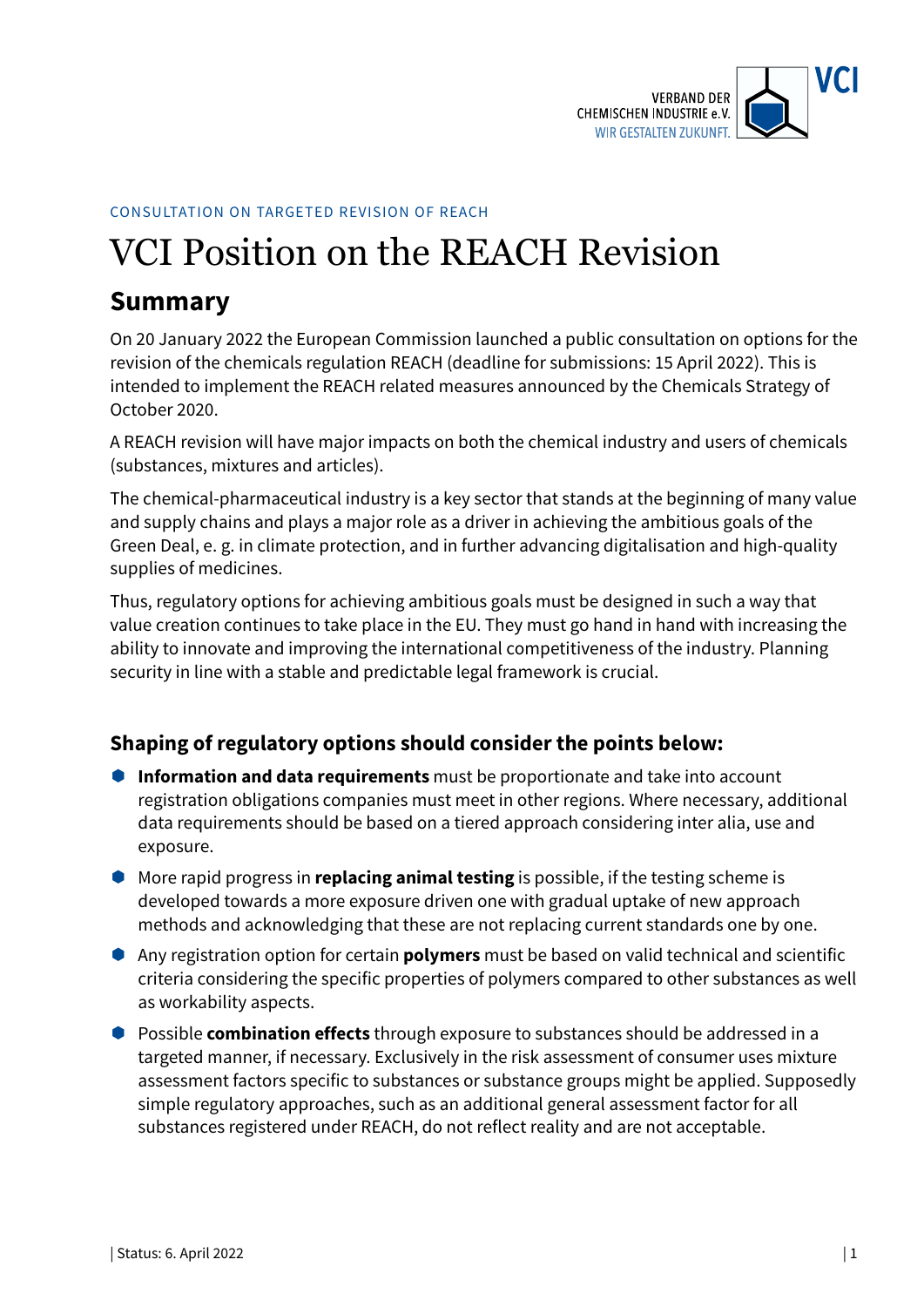

- **Supply chain communication** can be simplified by drawing on the experience of the writers and users of extended safety data sheets to agree on best digitalising practices. Harmonised electronic formats must be compatible with systems already established in companies and requirements in other regions. Pilots are required before decision making on any harmonized format.
- To improve **dossier and substance evaluation**, action plans by the European Commission, ECHA and industry are already being implemented and several implementing regulations have been issued.
- For further developing ECHA's regulatory screening approach, transferring the current **candidate list** for authorisation into a prioritisation tool is discussed. Options for this should pay specific attention on balancing workload and addressees with data absolutely necessary for focused decisions on regulatory needs.
- **Non-REACH options**, e.g., under OSH, should be given **equal rights compared to REACH measures** when assessing regulatory needs. Stakeholders should be involved in assessments of regulatory needs as well as before taking subsequent decisions on potential regulatory options.
- Basically, the **authorisation procedure** should be maintained for industrial, professional and consumer uses. The scope should focus on cases where non-REACH measures or the ordinary restriction procedure are less suitable. The burden of applications for small quantities and process chemicals should be reduced.
- The regular **restriction procedure** allows for balanced and informed risk management, e.g., by stakeholder consultations. Therefore, it should not be replaced by the so-called generic risk approach (GRA) without prior consultation and risk assessment.
- **Professional uses** are subject to occupational health and environmental legislation that has to be implemented by the employer. Thus, in first instance proper implementation and enforcement is key instead of additional regulatory measures. Remaining issues should be addressed outside of the GRA.
- **Export restrictions** for products manufactured in Europe should be based solely on internationally agreed and harmonised requirements.
- REACH **enforcement** must be uniform throughout the EU (level playing field, harmonized analytical methods etc.), consider all actors equally and differentiate between intentional infringements and unintentional errors. Involvement of customs is important, should build on smart approaches and may not disrupt the flow of goods.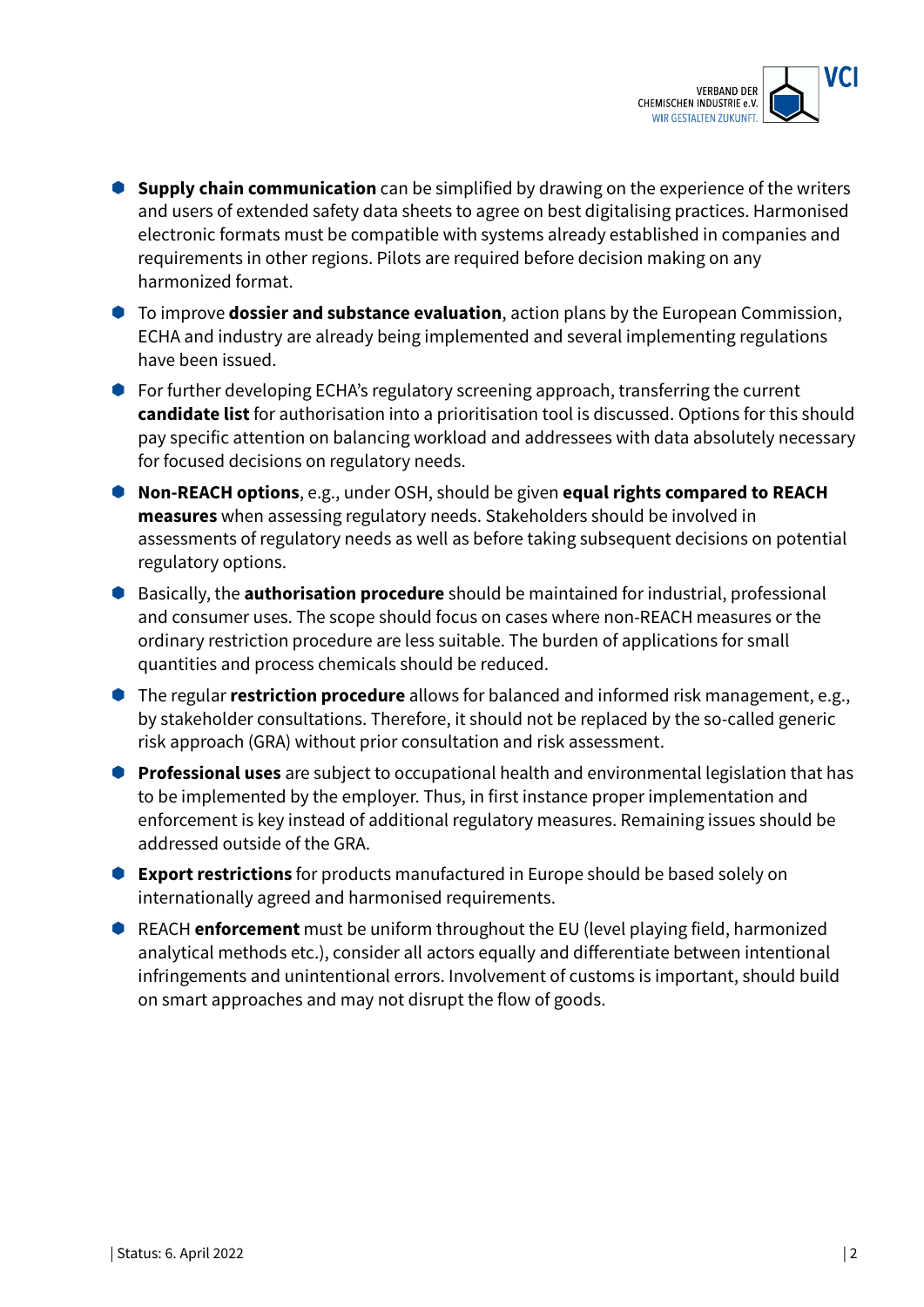

# **REACH Revision: The VCI's comments to the questionnaire**

Decisions on regulatory options potentially have major impacts on both the innovation capacity and the competitiveness of European industry. Thus, alongside the measures proposed by the European Commission, first of all, priority should be given to careful examinations of all possible options within the existing chemicals legislation for achieving the CSS objectives.

In this context, the principles of better regulation must be applied, stakeholders must be appropriately involved, and evaluations must be carried out with open outcomes.

The implementation of the EU chemicals legislation, and in particular the complex REACH Regulation, has been and continues to be a step-by-step process - both in terms of the implementation progress and the learning curve for all stakeholders. In particular, implementation of the existing REACH Regulation is far from complete, as the individual processes build on each other (e. g. screenings of data on registered substances to determine whether there is a need for further regulation under REACH or other EU regulations). This must be taken into account when establishing a baseline, shaping options for action, and cost-benefit assessments.

Therefore, the following aspects should be taken into consideration when designing and evaluating possible options:

# **Section 1 – Registration**

### **Ensure the proportionality of information requirements**

Basically, information and data requirements must be workable and take into account animal welfare aspects. Fit-for-purpose replacements for animal testing that have been validated and adopted on international level (OECD) should be considered progressively without invalidating or duplicating testing results already available. If additional data requirements are necessary, they should be based on a tiered approach. Differentiated, substance-specific information requirements for this approach need to be defined on the basis of existing information and depending on substance properties, use, exposure and substance volume. Dossier and substance evaluation under REACH are already established procedures that should be used for this purpose.

# **Q 1 Increased information on critical hazards**

### **Keep information requirements proportionate and use the substance evaluation for justified individual cases**

 For many aspects, the existing tiered information requirements in REACH Annexes VII to X already contain differentiated rules. This means that if certain conditions apply, more data – beyond the standard data set – become necessary for a registration of the substance in question. Thus, additional information can be gathered in justified cases, both through this approach and during a subsequent substance evaluation. This course of action should be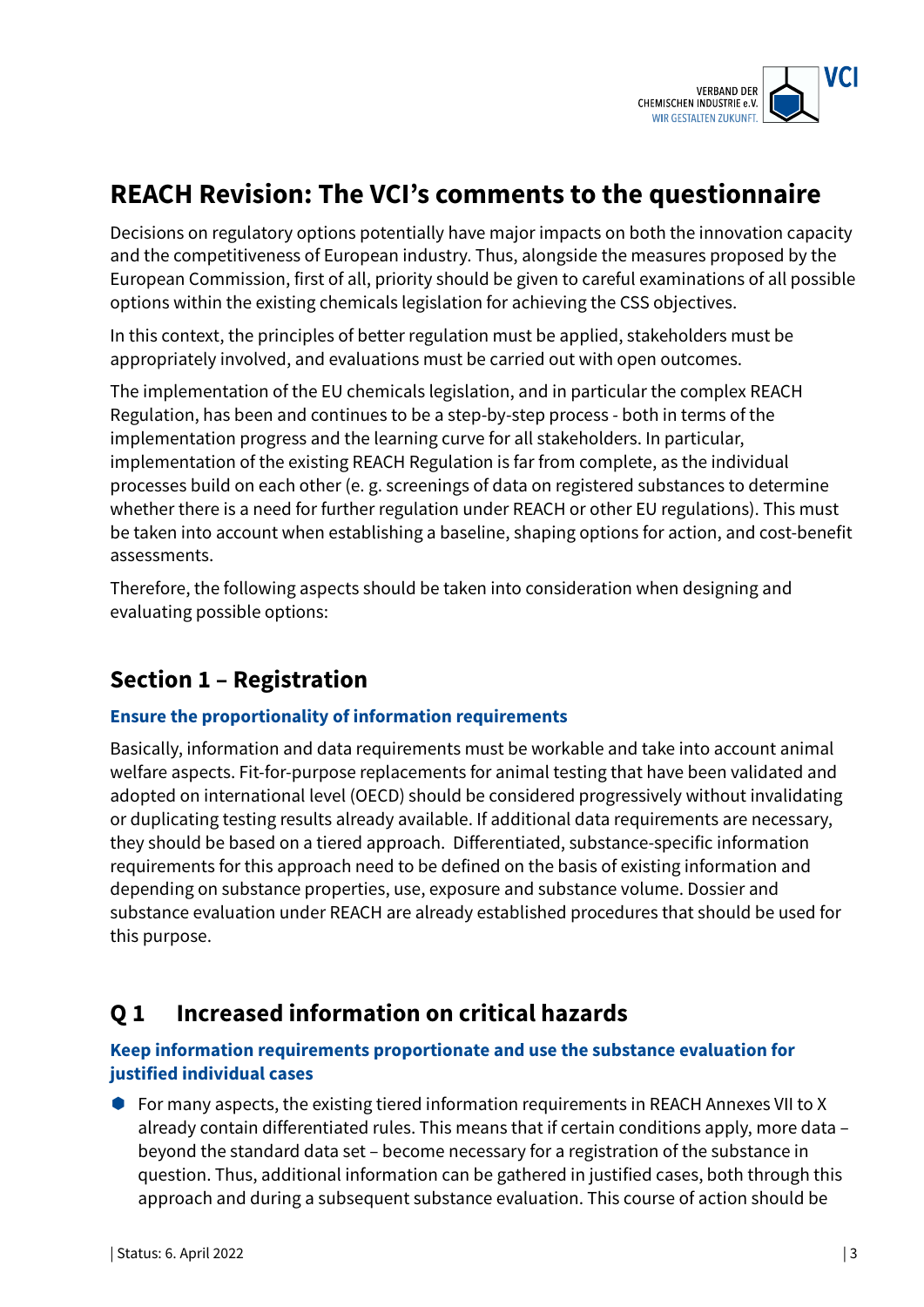

given priority over wide-ranging additional requirements. Especially Annex XI needs to be considered to a larger extent, as it already gives criteria for applying other approaches, e.g. waiving.

### **Ensure validity of test methods for product safety aspects and bring about more animal welfare**

In practice, regulators so far rely on animal-based assessments and the bar is high for acceptance of alternative methods, "weight of evidence", read-across and grouping of chemicals. This means that industry is increasingly forced to mandate a considerable number of animal tests to fill alleged data gaps, without being convinced that this contributes significantly to safer manufacturing or use of chemicals. Moreover, by testing more and at higher doses, the basic principles of animal welfare are also challenged by this strategy.

Thus, sound approaches to make progress in replacing animal testing are explicitly supported. Any grouping criteria applied by industry and authorities/ECHA need to be based on sound science and should be harmonized. Such framework should equally apply for groupings from industry and ECHA, whereas differentiation might be foreseen for different phases (e.g., screening phase vs. initiation of a regulatory measure).

- However, we are disappointed that the questionnaire only presents options that contradict safety standards gained under joint efforts of industry and authorities and with international harmonisation of test guidelines. No meaningful and differentiated answer is possible within the framework of those predefined answers. VCI is convinced that a balance between safety, animal testing, and validated alternative methods is possible.
- For this, the REACH test requirements should be strengthened as follows:
	- Develop an improved, innovative testing strategy for product safety in collaboration with EU agencies and the Commission. These tests should limit the use of animals to a measure of last resort, drive forward innovations and promote e.g., the use of new digital technologies for predictive toxicology and allow for exposure-based adaptations.
	- With regard to the potential role of new approach methodologies for replacement of standard information requirements and animal testing we refer to our answers on question 4.
	- **Test guidelines should be adopted on international level, as chemicals are marketed** globally and companies have to provide data under different legislations in different regions.

#### **Carcinogenicity and mutagenicity must not be discussed independently**

● Carcinogenicity is the major concern for EU Commission and European Parliament. So far, they do not mention mutagenicity/genotoxicity data explicitly, when referring to carcinogenicity information. However, mutagenicity/genotoxicity data is crucial, because a significant proportion of carcinogens acts via a mutagenic mechanism (genotoxic carcinogens).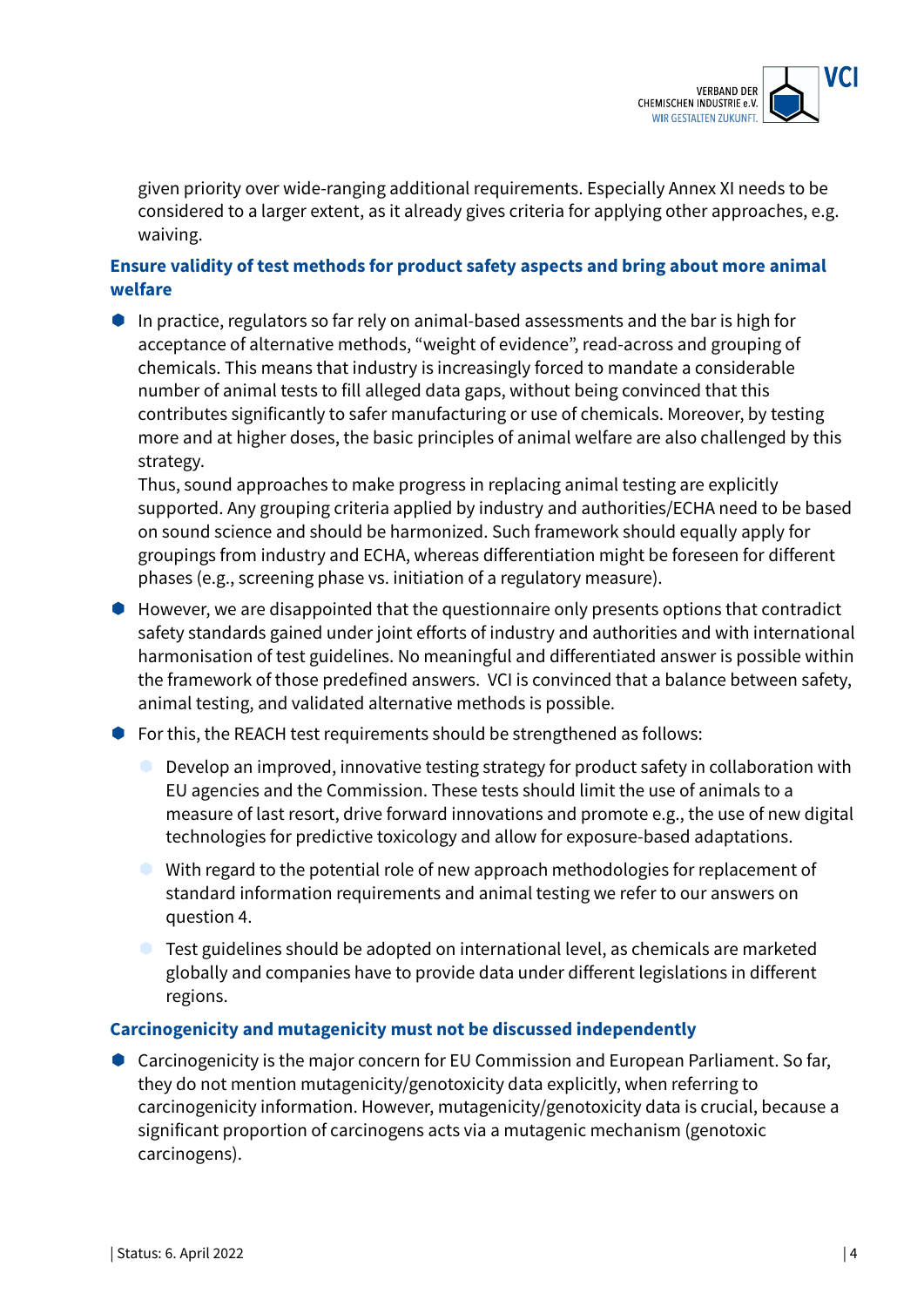

Annex VII stipulates a well-established screening assay (Ames test). This screening assay has shown a high predictivity and is generally accepted as a first tier of testing for mutagenicity. The test has even shown to give a quite good indication for the results of subsequent in vivo carcinogenicity studies (Matthews EJ et al. Regulatory Toxicology and Pharmacology Volume 44, Issue 2, March 2006, Pages 83-96).

With Annex VIII, a comprehensive set of information on mutagenicity is provided. It covers gene mutations and cytogenetic (i.e., structural or numeric effects on chromosomes). The requested information is based on in vitro studies. Whenever positive results were obtained in one of the in vitro tests, appropriate follow-up tests need to be conducted.

For the further discussion, the interdependencies between mutagenicity/genotoxicity and carcinogenicity need to be considered.

 Carcinogenic effects may be caused by a variety of mutagenic/genotoxic and nonmutagenic/non-genotoxic mechanisms. In order to get more information about potential carcinogenic effects under REACH, validated in vitro methods or new approach methodologies (NAMs) would be necessary. Scientific work is already ongoing for several years. Although the wish for more information is understandable, it needs to be ensured that any additional information is at the same time reliable and predictive. As soon as new validated methods or NAMs will become available, they will have to be evaluated for being integrated into the standard information requirements of REACH.

# **Q 2 – 3: Information marketed at the lowest tonnage level**

#### **Do not increase information requirements across the board – apply a tiered approach**

Information requirements in the volume band of 1 to 10 tonnes per year must remain proportionate. This must not be called into question by disproportionate information requirements and chemical safety report obligations. Otherwise, substance uses would disappear from the market not because of their risk, but because of disproportionate costs (false selection).

If additional data is required to address a specific concern this might be addressed under current procedures (e.g., substance evaluation under REACH). Thus, the need for a chemical safety assessment for such substances should be derived on a case-by-case basis, depending on use and exposure.

# **Q 4 New approach**

### **Develop testing scheme towards a more exposure driven one with gradual uptake of new approach methods**

● Basically, new approach methodologies (NAMs) building on in vitro, in silico and in chemico tool boxes, on existing data and approaches for prediction of hazard and exposure, can enable to reduce, refine, and replace (3R's) vertebrate animal tests.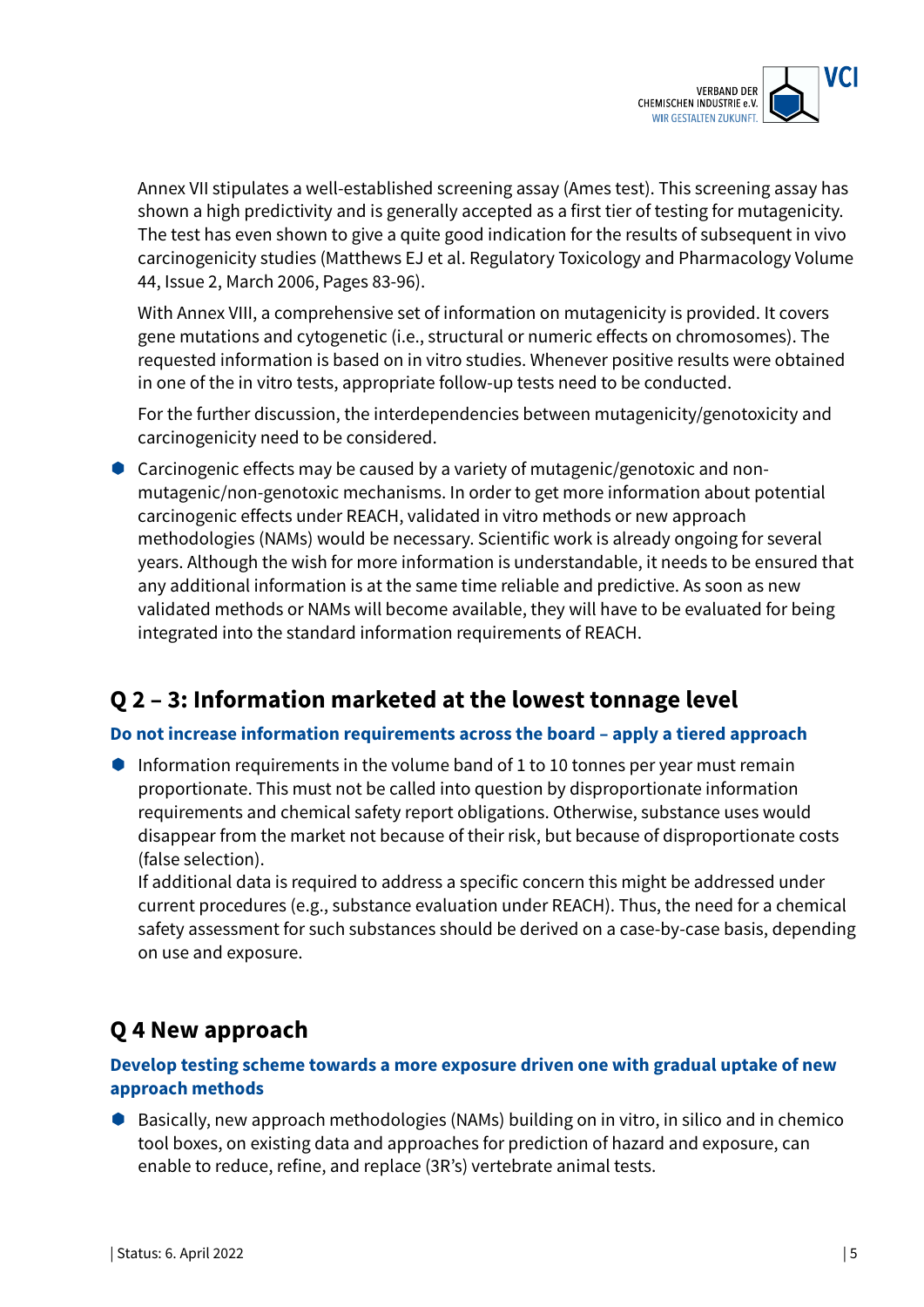

- $\bullet$  In the last decade progress has been made related to availability, reliability and predictive quality of NAMs. However, under EU REACH the default initial approach is still based on animal testing for filling knowledge gaps, although e.g., required endpoints related to annex VII requirements (except for acute oral toxicity) can already be covered by NAMs.
- NAMs are typically not one to one replacement for existing animal studies. NAMs appropriately validated and accepted at OECD level need to be embedded in a Weight of Evidence (WoE) / Integrated Approaches to Testing and Assessment (IATA) approach to avoid the perception that results from a single NAM can be interpreted as a 'negative' or 'positive' result when taken out of context. A single NAM result is often only part of the equation, and other data/parameters/NAMs have to be brought into the picture to fully evaluate the endpoint. In addition, the decision framework should enable safety assessment based on all the data (including historical data or data which have to be generated for other regions).
- Significant progress towards the adoption of new approach methods will only be possible if the REACH Annex XI requirements for testing are adapted in this respect.
- Single NAMs are rarely applicable to all REACH substances (e.g., due to the specific structure of a substance or physical-chemical properties), it is important to specify endpoints in a generic manner and to develop performance criteria. Thus, the REACH legal text should specify the endpoints in a generic manner to avoid the need for frequent Adaptation to Technical Progress (ATPs), while the selection of methods and test batteries themselves (including applicability domain, interpretation of results) can be specified more efficiently elsewhere.
- Any new safety assessment scheme should not invalidate existing registrations under REACH nor to the volume band approach for previous registrations.
- A precondition to increase the uptake of NAMs is to consider upfront exposure considerations.
- The Organisation for Economic Co-operation and Development (OECD) acknowledges that complex NAMs may require new, flexible approaches for building confidence and a step back from demanding that all methods meet the level of validation currently required for Mutual Acceptance of Data (MAD).

# **Q 5 Endocrine Disruptors**

In the introduction "obesity" and "infertility" are mentioned as examples for negative human health effects of endocrine disruptors. Reference is made to the Commission document COM(2018)734. However, the Commission document does not mention the examples "obesity" and "infertility" in this context. Novel endpoints (e.g., obesity, diabetes) are an area of scientific discussion. However, the link between these diseases and endocrine disrupting substances is still under scientific consideration. Another factor discussed in the context of obesity is e.g., early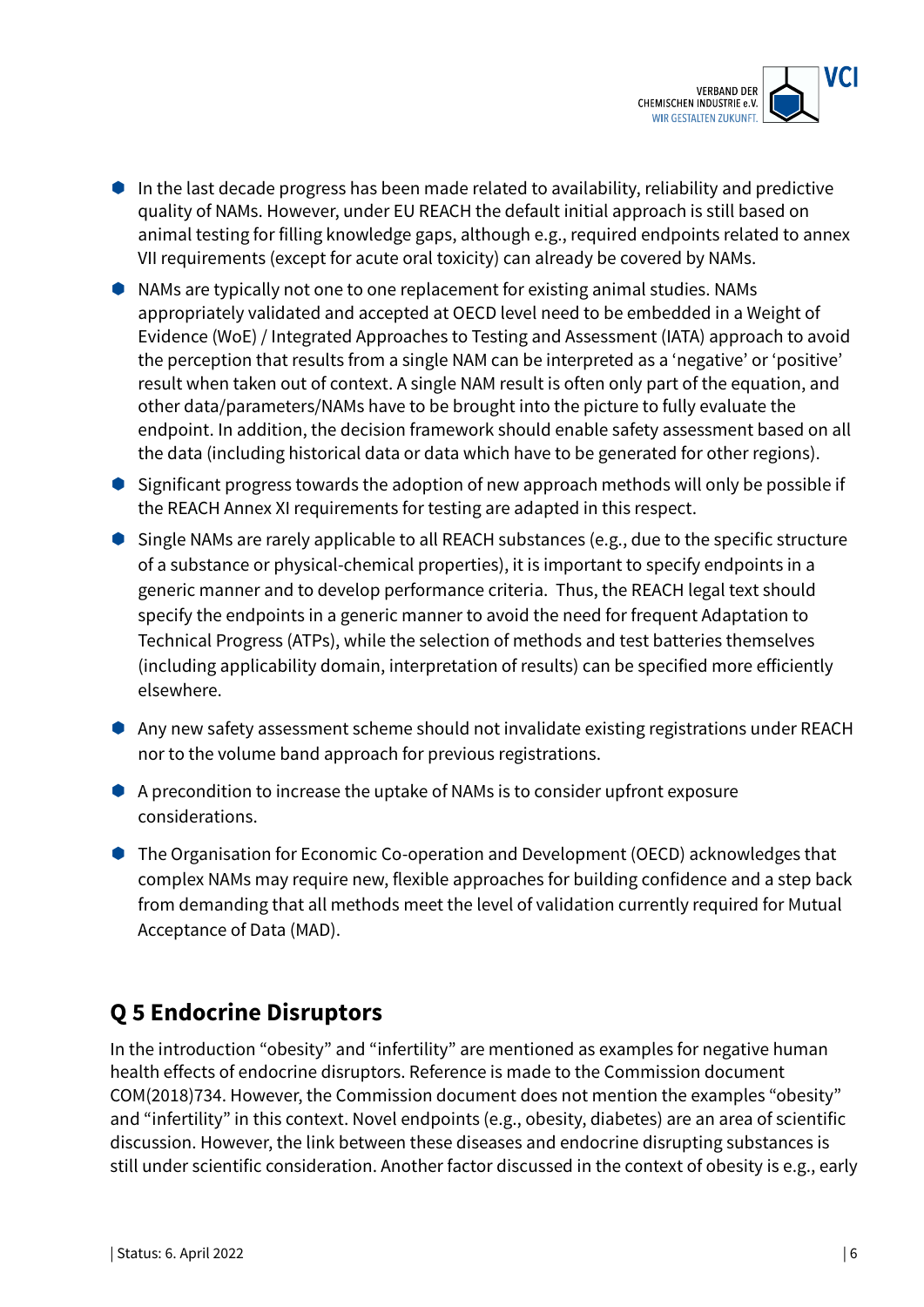

life nutrition. There is no robust evidence for any significant adverse health effects in human populations from exposure to endocrine disruptors registered under REACH.

#### **Endocrine disruptors: ensure appropriate information requirements**

Question 5 is difficult to understand and leads to confusion. We assume that what was meant is that registrants should be required to provide to authorities sufficient and appropriate standard information (e. g. data) rather than standard information requirements.

Existing legislation (REACH) already allows the identification of endocrine disruptors as SVHC. Under REACH, registrants are required to provide information and data on the intrinsic properties of a substance. Additional information can already now be gathered in justified cases in the evaluation procedure under REACH.

Information and data requirements must be proportionate and take into account animal welfare aspects. VCI is concerned about increasing requirements, in particular in the sense of standard information requirements for hazard identification as a "tick box approach" without proper justification. Extensive vertebrate testing for low tonnage substances (and correspondingly low exposure potential) is not appropriate.

#### **Apply a tiered approach for additional data requirements for identification of endocrine disruptors** (Q 5a)

A tiered approach is the most suitable approach for additional data requirements, where necessary,

- $\bullet$  if there is a reasonable suspicion of endocrine effects,
- $\bullet$  on the basis of available information (WoE including toxicology data),
- with consideration of use and exposure (e.g. wide dispersive use),
- $\bullet$  related to the individual substance,
- using internationally accepted and validated test methods.

Dossier and substance evaluation under REACH are established procedures that should be used for this purpose. This course of action should be given priority over wide-ranging additional standard information requirements in the REACH annexes.

#### **Testing strategies should, where possible, minimize animal use** (Q 5b)

This general principle is currently laid down in article 25 of REACH on the use of vertebrates in experiments.

The WHO defined an endocrine disrupter as follows:

"An endocrine disrupter is an exogenous substance or mixture that alters function(s) of the endocrine system and consequently causes adverse health effects in an intact organism, or its progeny, or (sub)populations"

'In vitro screening' assays can provide information about endocrine activity, but not on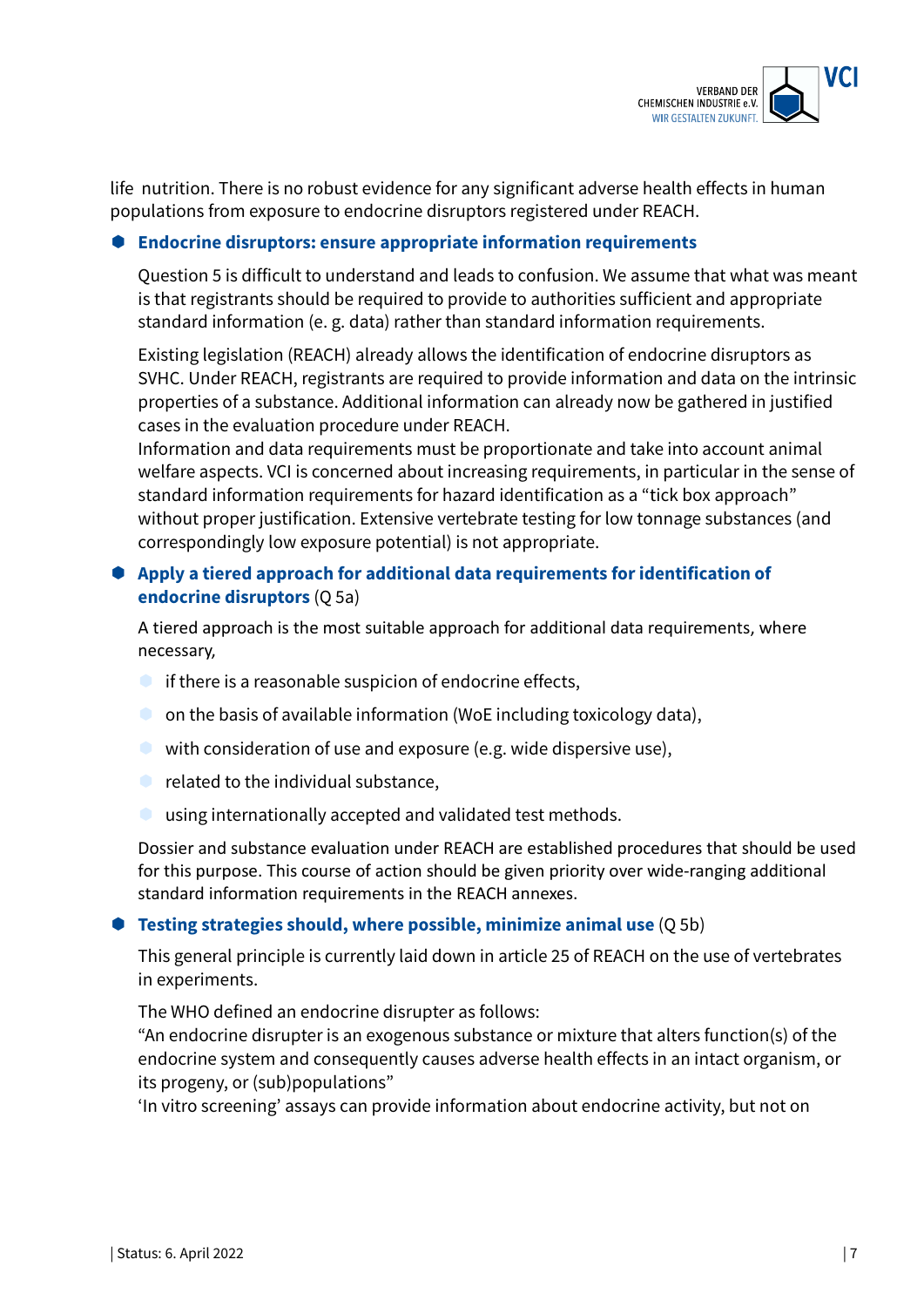

adverse effects. Adverse effects in intact organism can so far only be provided by 'in vivo data'.

In vitro screening assays for endocrine activity need to be fit for purpose. The generation of false positive results should be avoided, in order to avoid unjustified banning of substances and to avoid potential subsequent animal testing to verify questionable in vitro findings. Also, it is not informative to investigate a MoA if no adverse effect related to this MoA is seen in the respective in vivo studies.

Question 5b is a theoretical question and can only be answered case by case. Risk considerations, based on use and exposure, should be taken into account, before additional testing is required.

Furthermore, the question probably is not asked correctly: Instead of "protection of laboratory animals", should it not rather be "use of laboratory animals" as of course even if animal tests are required, the animal protection rules should be respected.

# **Q 6 - 7 Information requirements for polymers**

As some of our responses to the survey questions might be perceived as contradictory, we would like to point out that the options provided do not allow for more differentiated responses. Thus, it is essential that discussions and contributions, e.g., those made in the CASG Polymers are taken into account. In brief, some of our main positions from this discussion include:

#### **Consider principles and achievements of the current REACH regulation for polymers**

- The CLP and REACH regulations apply to all chemicals, including polymers.
- Polymers are exempted from REACH Title II (registration) and Title VI (evaluation) only; all other provisions also apply for polymers.
- Instead of the polymer the more reactive monomers, which are usually intermediates, are subject to more extensive registration requirements than regularly applicable for intermediates under REACH.
- As a result, a comprehensive safety status for human health and the environment has been achieved by the ongoing REACH process related to polymers.

### **Conditions specified in REACH Article 138 (2) for any polymer registration must be considered**

- Article 138 (2) provides the basic, risk-based framework under which REACH mandates the Commission to assess whether certain polymers should become subject to registration.
- VCI considers article 138 (2) as essential prerequisite for any polymer registration option, including:
	- **Proof of a practicable and cost-efficient way of selecting polymers subject to registration**
	- $\bullet$  Sound technical and valid scientific criteria as well as the following risk-based considerations,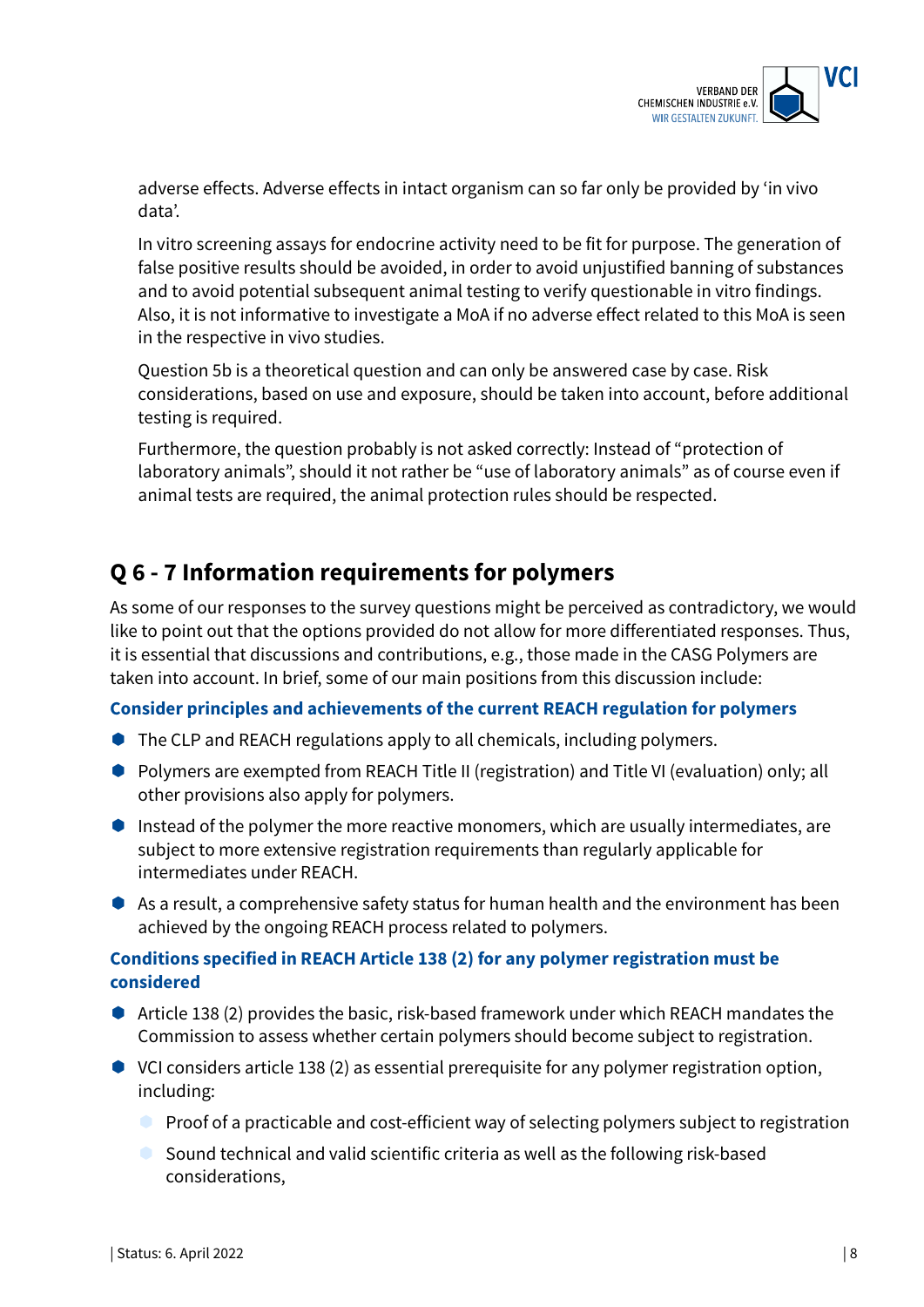

- Report(s) that credibly demonstrate that certain types of polymers pose an increased risk compared to other substances and polymers.
- **C** These report(s) have to take into account competitiveness and innovation aspects on the one hand and the protection of human health and the environment on the other.

#### **Qualified impact assessment by the European Commission needed**

A robust impact assessment of polymer registration options by the European Commission is required, based on the following approach:

- The basis for the impact assessment must be a completely elaborated/described concept for a polymer registration in line with principles of the REACH regulation. We do not consider it possible to develop such a concept on-the-fly or in parallel to an impact assessment.
- All costs within the supply chain must be considered and differentiated. Manufacturers of polymers with high tonnages are subject to different economic consequences than SMEs that produce special polymers in small tonnages.
- Baseline of any impact assessment should be the current legal situation, where polymers are exempted from registration, but not from the other provisions of the REACH framework, and monomers are registered with regular data sets instead of the polymers.

#### **Grouping: Develop classification based on certain characteristic properties to assign a polymer into a predefined polymer group.**

- The term 'polymer' covers a multitude of different substances which may have diverse properties.
- Grouping of these polymers is a challenging task, and at the same time one of the core prerequisites for any polymer registration scheme to be developed by the European Commission. Only a successful grouping approach, preferably by hazard similarity, might provide a suitable frame for assessing heterogeneous groups of polymers.
- Such a grouping requires close cooperation with different experts (e.g., scientists, regulatory affairs managers) to develop a workable grouping framework.
- ECETOC has already addressed this issue in detail in its technical reports (ECETOC TR 133-1 and TR 133-3), which should be considered when drafting any upcoming legislation.
- Such a grouping within REACH should be based on available data. In this regard, we refer to the current proposal of ECETOC in the CASG-Polymers. 1
- A "one-fits-all" and/or box-ticking solution is neither feasible nor justified, taking into account the heterogeneity of the polymers.

<sup>&</sup>lt;sup>1</sup> E.g., ECETOC, September 2021, Assessing the safety of polymers: Examples of grouping approach, https://www.youtube.com/watch?v=ltUa\_DEKcmo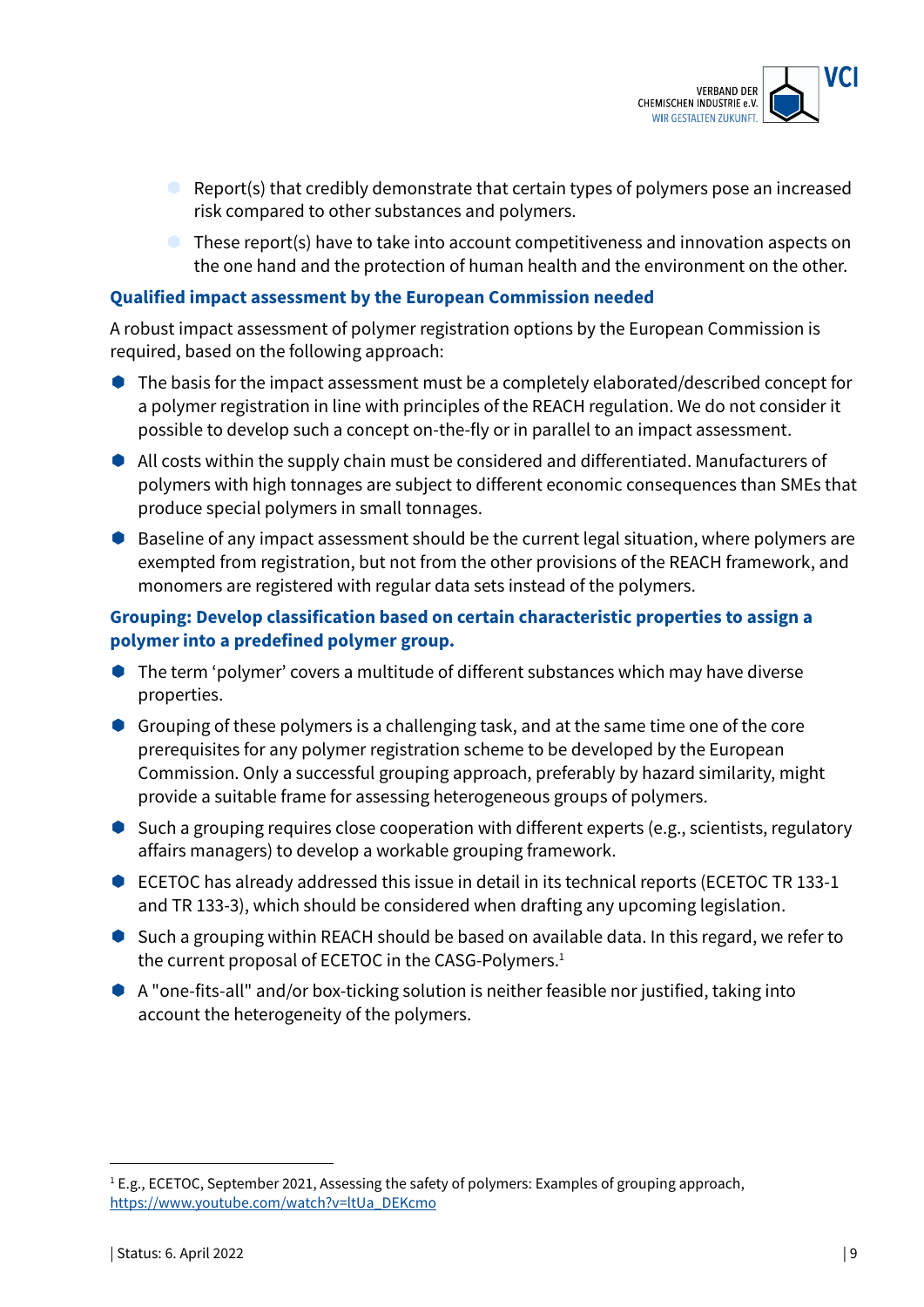

### **Substance identity / sameness: Similarity rather than sameness approach recommended to differentiate between two different substances**

- $\bullet$  If the current rules on identity of substances would also be applied for polymers this would maximise the number of polymers to be considered: Polymers do not consist of one identifiable substance but are a mixture of various combinations of its monomers.
- "Similarity" of polymers needs to be considered instead of "sameness" when identifying common properties and defining polymeric substances.
- $\bullet$  Most of these properties are confidential business information, as they represent the polymer product more than the actual polymer.
- **From the perspective of the chemical industry, a clear distinction between substances and** polymers under REACH is necessary and tailor-made solutions are required.

#### **PLC/PRR criteria: Potential risk and non-risk polymers**

- $\bullet$  As indicated in the survey, we do not see any general need to introduce a polymer registration under REACH due to the measures already established.
- Nevertheless, PLC / PRR criteria should be used when identifying polymers that might cause a potential risk to "humans and environment".
- **First approaches of PLC/PRR criteria have been proposed by the EU Commission and** presented in the CASG Polymers. Here we would like to point out, similar to our response in the questionnaire, that a high degree of harmonization with other regulations, global as well as EU regulations, is essential.
- Such criteria must be efficient and practicable. Therefore, real-life testing of the criteria should be carried out before taking any decision, e.g., by pilot studies.

#### **Polymeric Precursor: Acknowledge methods applied for risk management**

- Within the chemical industry, specific chemicals with an increased reactivity are required for certain applications. However, this does not cause an increased risk to human health or the environment.
- $\bullet$  In addition to the intrinsic properties of a chemical substance (hazard), risk management also considers other factors such as the type or the duration of exposure when assigning risk management measures. This ensures that the risk can be managed effectively despite the inherent hazard of a substance.
- $\bullet$  This also applies to polymers. For example, many polymers used in industrial production are reactive polymers (polymeric precursor). Here, operational safety measures etc. are already in place under the current OSH and environmental legislation.
- Experiences prove, that no uncontrolled risks are associated with handling of polymers in industrial settings or later in the supply chain (where usually molecular weight is increasing).
- Therefore, we advocate for a risk-based differentiation of such cases, and for an exemption or reduced registration requirements for polymeric precursors in any polymer registration scheme.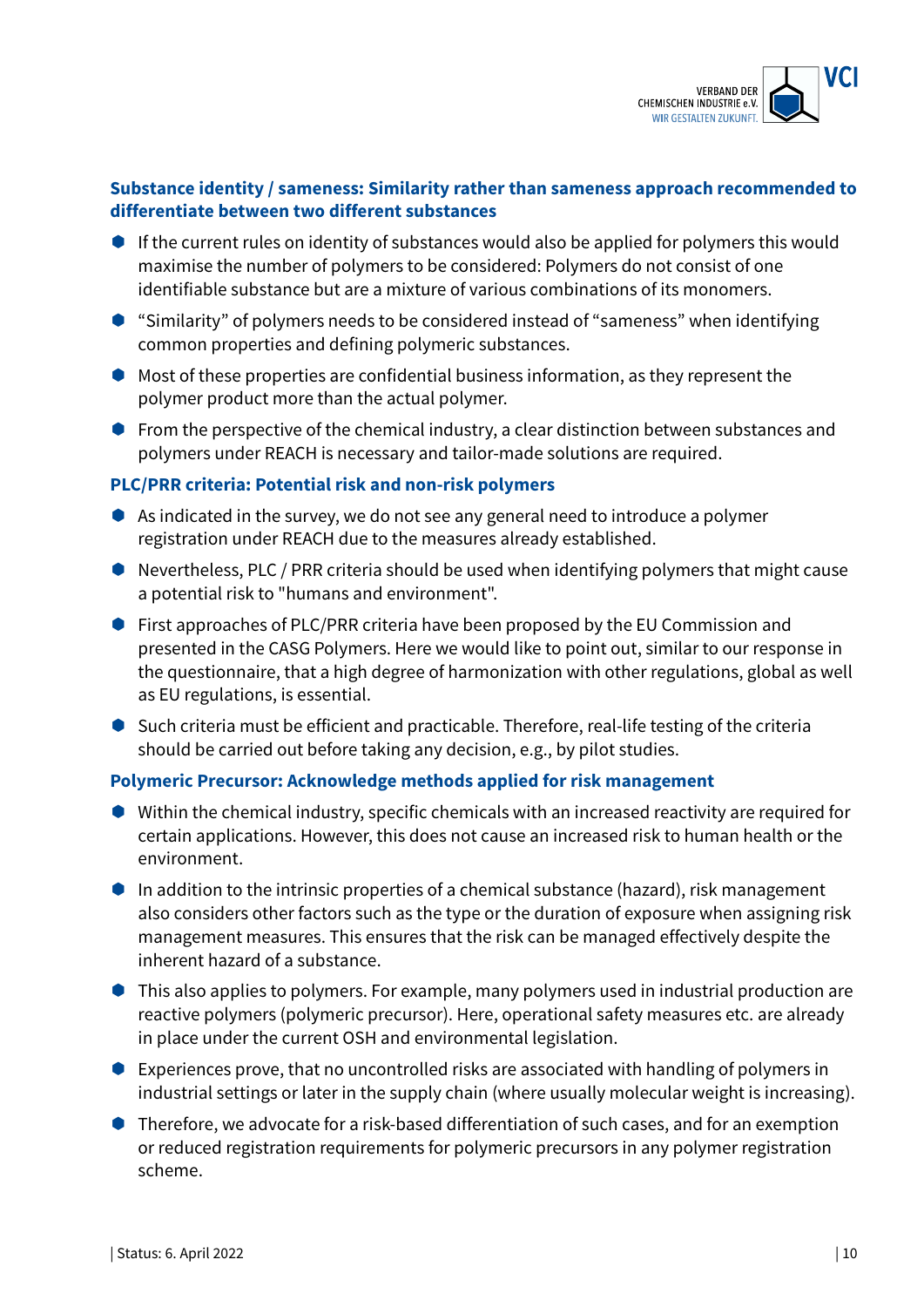

# **Q 8 Environmental footprint**

### **Environmental footprint does not fit in the registration step under REACH**

The Product Environmental Footprint (PEF) concept was developed as a standard method for providing information on the environmental footprint for end-use products in the context of green claims and pursues a cradle-to-grave approach. On a voluntary basis VCI supports the promotion of sustainable products, procedures and advice for consumers to achieve environmental and climate goals.

The Chemical industry represents both suppliers of substances (chemical raw material) and their customers, the formulators. Thus, we acknowledge a need for data collection for the calculation of the PEF. However, we are critical regarding the provision of information on environmental performance in the registration step of REACH.

REACH registration is substance related and focusses on physical-chemical and toxicological data for substances and use patterns aiming to derive conditions of safe use for the whole lifecycle of a substance. Companies are obliged to provide these data in joint registrations for the same substance by submission to ECHA. In addition, certain information is communicated to downstream users via the safety data sheet. On the other hand, data on environmental performance are product specific and depend very much on the production process, the raw materials and the pre-cursors used. Therefore, performance parameters for the same substance might differ and may often have to be revised due to adjustments in production and raw material supply. In addition, certain performance raw data might rely on process specific data that require consideration of antitrust rules or are confidential business information (e.g., individual energy consumption might allow conclusions on production process) and thus might not be shared with competitors. This would lead to high complexity and efforts in terms of drafting and updating the REACH dossiers and will most likely disqualify such performance information from being included in the joint data set of a registration under REACH.

The PEF is highly dependent on the formulation of the product, the manufacturing process and the raw materials used, which might be bought from different suppliers ensuring supply, being cost competitive and being able also to buy on the spot market from non-EU countries. Changes there would lead to a continuous revision of the PEF. Also, it would be mandatory to reference to the REACH dossiers upstream (pre-cursors) and even downstream to reflect the various Life Cycle Assessment profiles for supply and use. That will be even more complex and almost impossible for imported substances and mixtures with only representatives and distributers involved. Therefore, a REACH registration in IUCLID with its rigid format to manage substance related toxicological and ecotoxicological profiles and use conditions with regard to risk management is not the appropriate legal framework for this type of information.

Therefore, the German Chemical Industry objects to any collection of PEF-relevant data via REACH registrations. A more efficient approach is needed which considers that even though the PEF covers cradle-to-grave performance, information on the environmental footprint of substances can only be provided from cradle-to-gate in order to be open to as many different downstream uses as possible. The missing "... to grave"-information will be added by the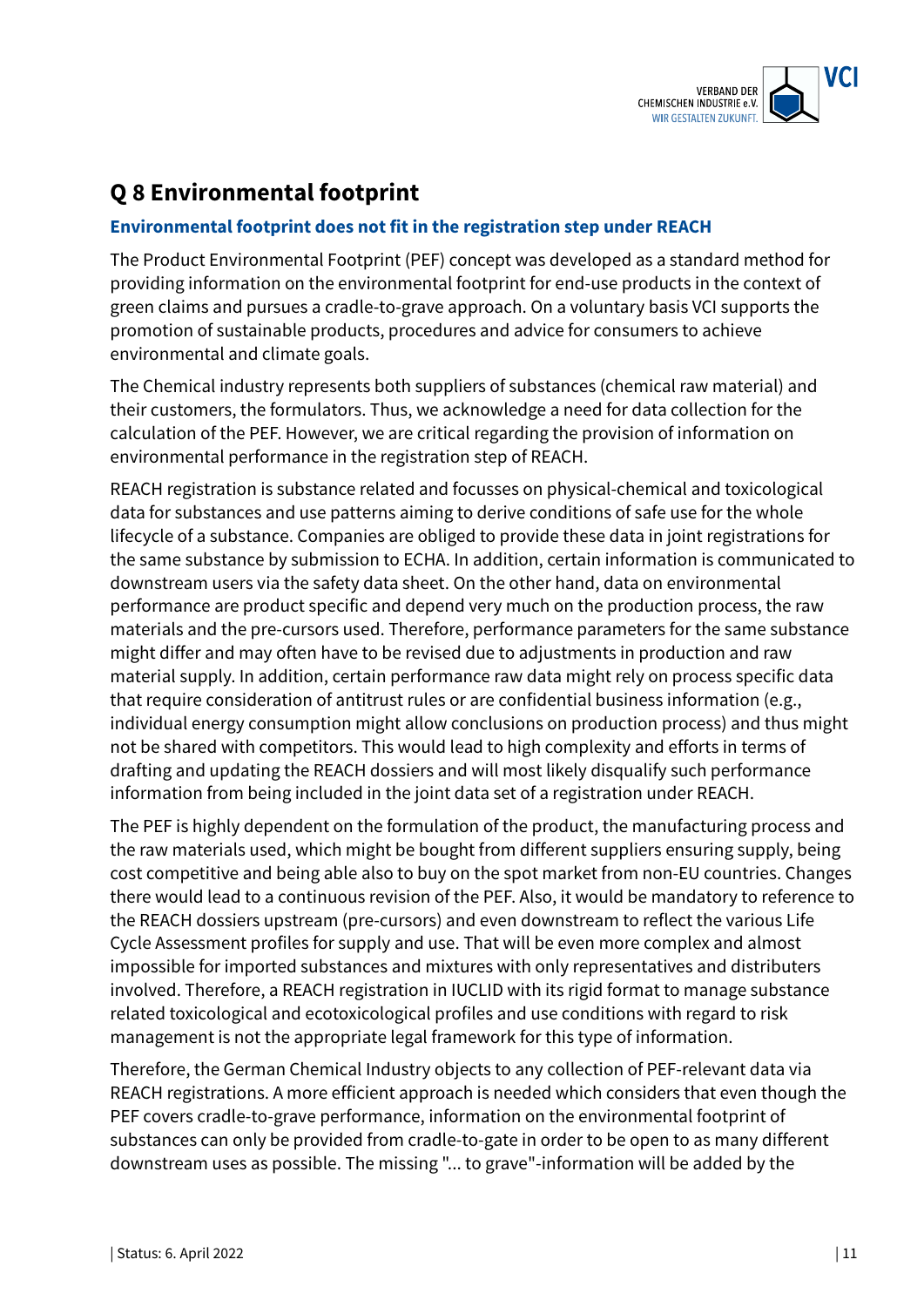

different downstream users for their specific uses and end of life scenarios. Moreover, learnings from the current work on safe and sustainable-by-design criteria should be considered.

# **Q 9(a - e) Information requirements on use and exposure**

#### **Documentation of safe use: right sense of proportion is needed**

- Basically, the current registration scheme to address uses, has shown that it is fit for purpose. Extending notification requirements towards ECHA would extend bureaucracy and costs for companies and authorities. Moreover, REACH processes already include means to collect additional information if in a specific case additional information is required (use notifications to suppliers and downstream user chemical safety assessment according to Art. 37 and 38; evaluation procedures; calls for evidence; consultation within various REACH and other processes).
- For use information under REACH, the balance must be maintained between what the registrant can specify for the totality of users and what is specific to certain users or workplaces. If more or different information is needed in special cases, e. g. if a substance has been prioritized for further regulatory action in ECHA's regulatory screening a more targeted approach considering registrants as well as downstream users should be chosen, e.g., a request for specific additional available information. For other needs, e.g., recycling issues, a targeted exchange between the parties concerned is more expedient than comprehensive additional documentation requirements. The standard registration procedure should not be overstrained by this. On the other hand, an option for providing a dossier update upon inclusion of a substance in PACT (Public Activities Coordination Tool of ECHA) would be welcome, when update requirements focus on the substances foreseen for the next assessment cycle and a reasonable timeframe is foreseen for the update if additional information is available.
- Even if not perfect, use descriptors should not be touched, as the system is already complex, numbers of related exposure scenarios might be high and sectors have elaborated specific use maps to complement the current system.

#### **Keep update requirements focussed to relevant changes**

As a matter of principle, updates of registrations are required in cases specified according to REACH Article 22 and implementing legislation. This covers tonnage band updates and updates of the chemical safety report. Thus, it has no added value to stipulate updates on tonnage information within a certain timeframe, if this would not change conclusions on safe handling of the substance. For proper risk management the current approach that addresses tonnages within the chemical safety assessment is more substantiated. However, the option "If a trigger according to REACH Art. 22 c or g applies" is missing in the questionnaire.

#### **Extremely high efforts, major limitations and no uniform method for tonnage per use estimation**

Tonnage information is essentially available at downstream users (DUs); transparency towards the registrant depends on the length and the complexity of the supply chain. Within a project under the umbrella of the joint CSR/ES Roadmap from authorities and industry a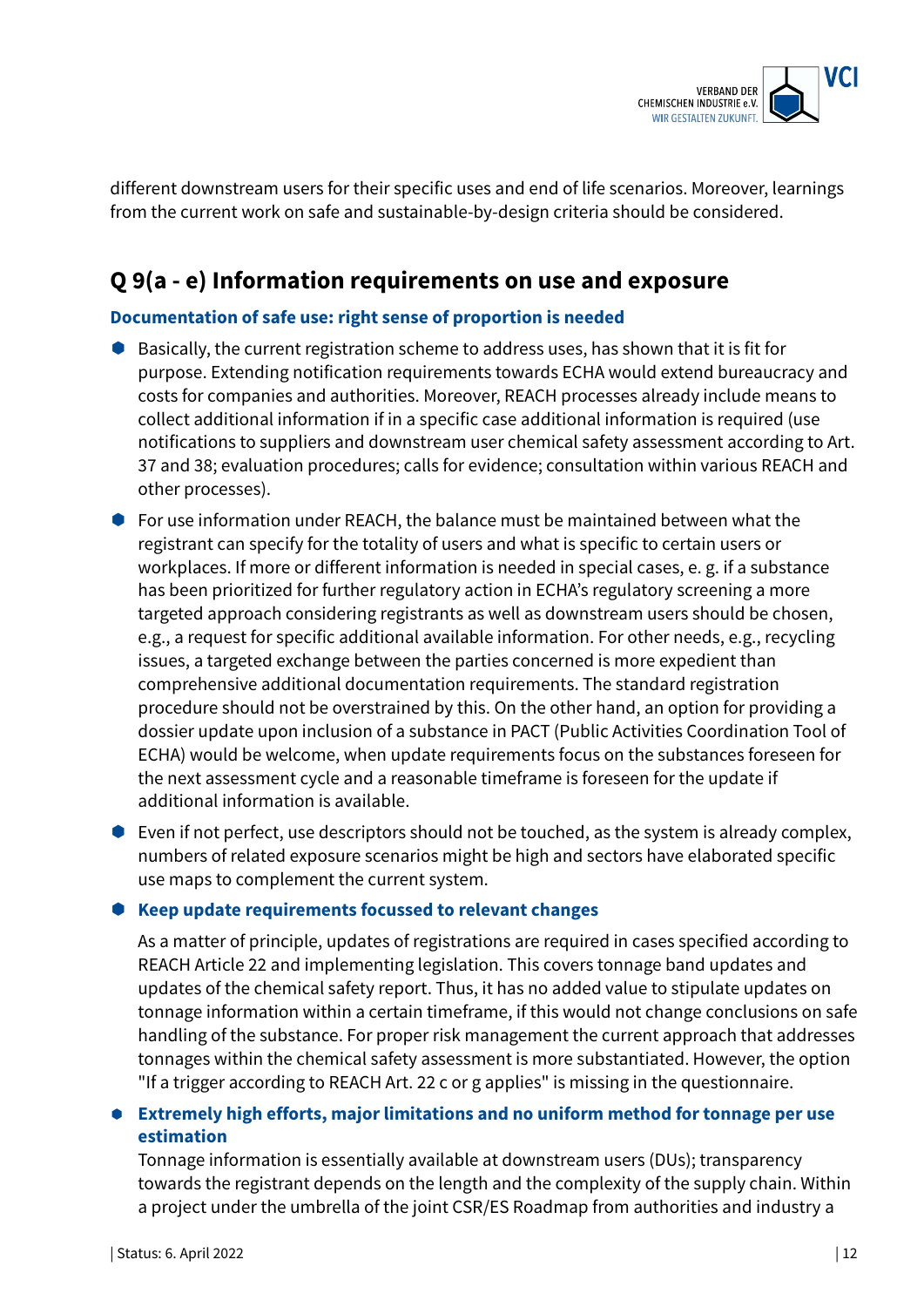

Cefic/VCI group assessed available approaches on estimating tonnages per use (report available on request). Despite several approaches having been developed by sectors facing severe regulatory constraints on their substances, there is no uniformly applicable method for identifying and aggregating information on tonnage per use and any method is labourintensive. Thus, such information should never become a standard information requirement and may only be provided by industry in specific cases. Competition law and the fact that distributors are much involved in the chemical sector further limit options for identification and aggregation of such information.

#### **Grouping must be based on sound scientific rationales and case-specific**

Any use of data from one substance for initiating or taking regulatory decisions on another substance requires sound rationales. Even substances with similar chemical structure and same or similar technical function might have different use patterns, volumes and exposure situations. Case-by-case assessments are required to provide for proper grouping of substances.

# **Q 9(f - h) Derived Minimal Effect level for non-threshold substances**

### **Optional DMEL derivation for CM (carcinogenic, mutagenic) substances is well received by industry**

We support a risk-based approach for non-threshold carcinogenic substances. Basically, deriving DMELs under REACH for such substances classified is in principle possible and we welcome this as an option. There are some important prerequisites for DMEL calculations, such as e. g. a comprehensive database, detailed knowledge about Mode of Action (MoA), high quality studies to derive a dose response and an appropriate starting point for DMEL calculations. In addition, animal welfare / 3R principles (replace, reduce, refine) should be considered, as there are no validated new approach methods for carcinogenicity in place, yet.

Thus, case specific decisions have to be taken, whether scientific dose response relationships allow for sound DMEL derivation or a qualitative and holistic assessment resulting in a minimization principle should be chosen.

#### **DMEL-approach tailored for non-threshold endpoints / mutagenic carcinogens**

The DMEL-approach is meant for non-threshold endpoints / mutagenic carcinogens and should not be used without the explicit knowledge that a substance exerts a non-threshold toxicity. Thus, we are against widening the DMEL-concept to further hazard categories beyond carcinogens with a primary mutagenic mechanism. Endocrine disrupters, neurotoxicants, immunotoxicants and respiratory sensitisers are not per-se based on nonthreshold mechanisms. Even if it may be - in some cases - difficult to quantify the threshold, they should not be treated as non-threshold substances.

#### **Acceptable risk determination must take into account substance-specific aspects**

Concerning the question which excess risk is acceptable: The determination of a default acceptable risk cannot be carried out across all substances, as substance-specific aspects, an impact assessment and evaluation of the feasibility are required.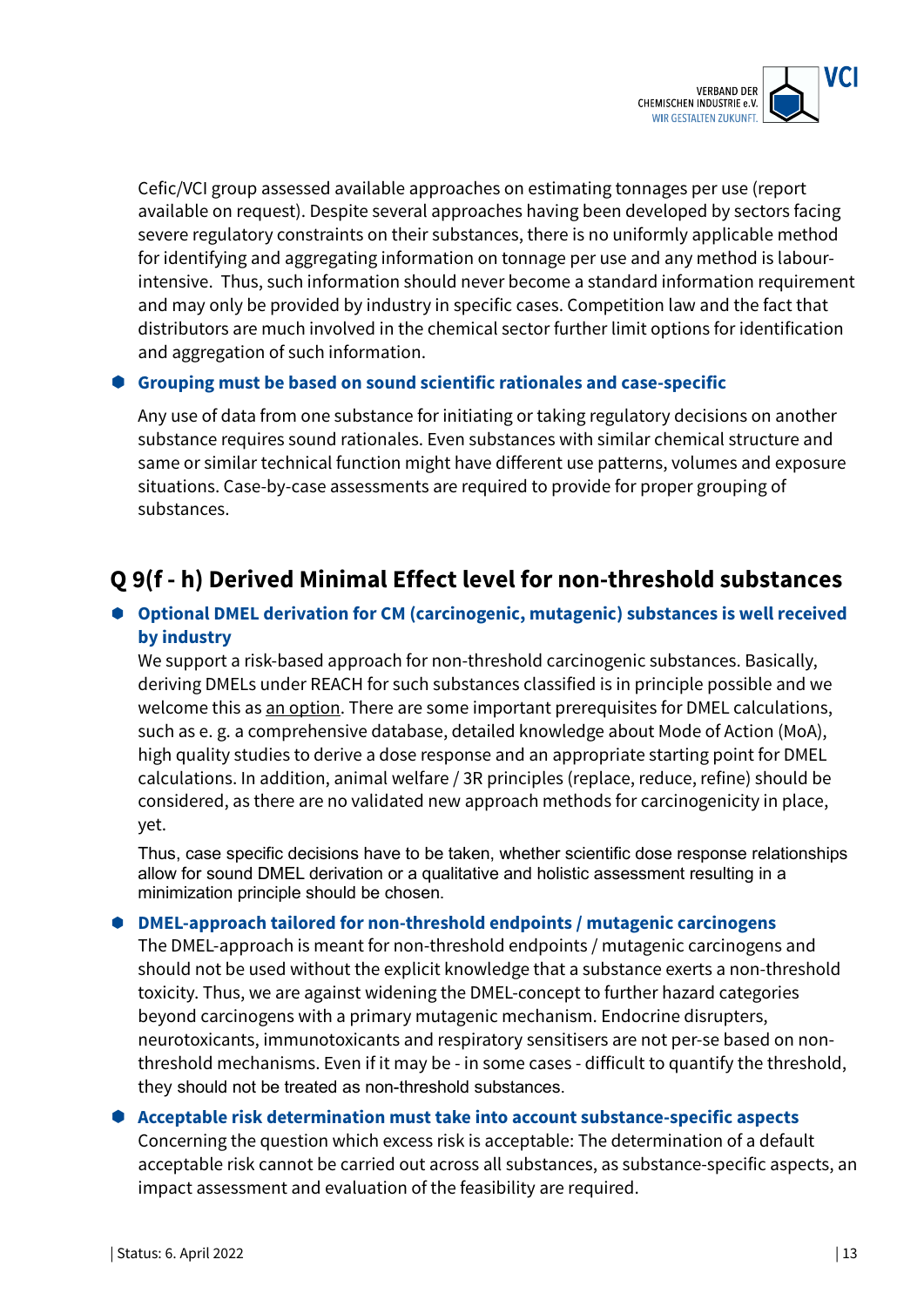

Rather, REACH should be used to prioritize CM-substances e. g. for the identification of binding occupational exposure limit values under the Directive on the protection of workers from the risks related to exposure to carcinogens with primary mutagenic mechanisms at work.

# **Q 10(a - c) Introduction of a Mixtures Assessment Factor (MAF)**

#### **Address combination effects in a targeted and substance-specific manner**

Parameters such as exposure pathways, exposure levels, relevant toxicological endpoint, mode of action, potency, etc. of different substances limit the likelihood of combination effects occurring. Therefore, supposedly simple regulatory approaches, such as an additional general assessment factor for all substances registered under REACH, are not acceptable – because in this case, substances or uses without relevant detectable combination effects would be discontinued without improving the protection of humans and the environment or any (socio)economic benefits (Q 10b).

A generic MAF is not scientifically justified and neither proportionate nor an appropriate tool to take into account potential combination effects of chemicals. So far, reviews and assessments (e.g., those presented during the MAF workshop in November 2021) indicate that combination effects only occur in a limited number of cases in the environment. Moreover, in such cases findings are dominated by a few substances and strongly depend on local factors.

Thus, all regulatory options presented in the questionnaire (Q10c) are neither backed by scientific findings nor proportionate. Instead, in order to take into account combination effects that may occur in the exposure of the environment to substances in a targeted manner, concepts must be developed with which extrapolation factor(s) can be derived – substance-specific or substance-group-specific - as part of the risk assessment, if necessary.

# **Q 10d Simplifying communication in the supply chain**

### **Digitalization of safety data sheets must take into account existing systems, diversity of supply chains, the role of software providers, the timeline and global perspectives**

Supply chains differ regarding actors, already available electronic tools, skills, adaptation potential and other parameters. Success of introducing any harmonised electronic tool would thus heavily depend on whether needs and adaptation potential (content, velocity) at different stages in the diversity of supply chains affected is considered.

Any potential electronic exchange using harmonised formats should be compatible with systems already established in companies and the available ESCom XML. This is decisive, as companies and service providers have invested significant effort in SDS authoring software and other IT systems, often tailored to one company. The needs of non-industrial recipients of the safety data sheets, such as craft businesses, service providers or institutional users without corresponding IT systems, must also be taken into account.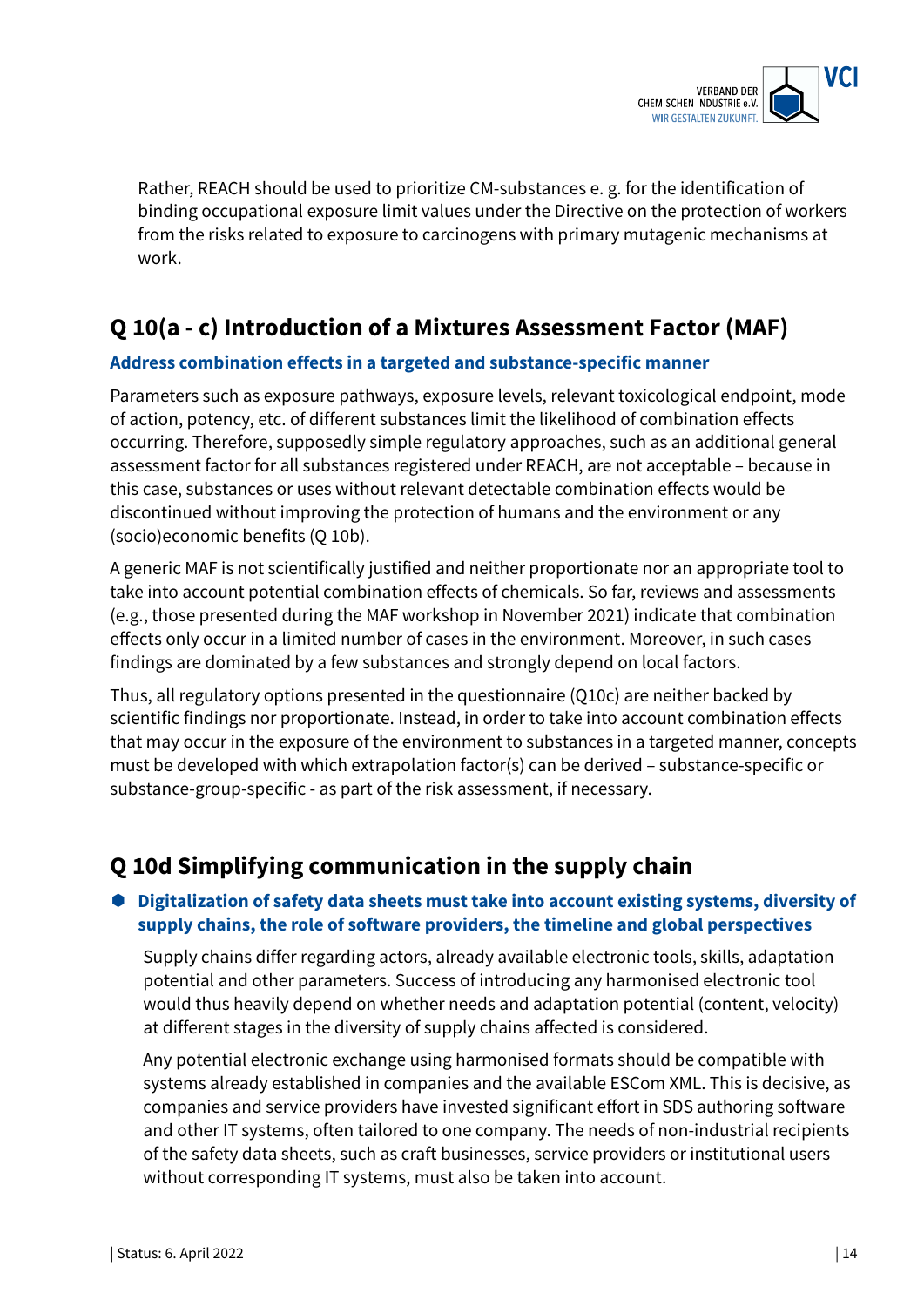

In addition, harmonisation should not be limited to the EU market, but should also consider global markets.

Furthermore, the timeline is critical for cost-benefit assessments. Both investment cycles and necessary adaptations of company systems should be adequately considered in the EU Commission's options.

#### **Sound impact assessment and pilot projects needed**

Only pilot projects might enable informed estimates of the impact and feasibility of any tool option. Therefore, such projects involving registrants and downstream users should inform the impact assessment.

#### **Improving safety data sheets: attune best practices**

A prerequisite for any harmonisation is a common understanding of content and degree of detail to be processed. This includes the interplay between the current safety data sheet sections and exposure scenario annexes. For the extended safety data sheet, so far only an incomplete common understanding has developed as to which risk management information should be provided in the main sections and which in the annex. Furthermore, redundancies and inconsistencies at the interface between REACH and occupational health and safety must be avoided. Experience in the VCI and related recommendations are summarized in a report that was already shared with German authorities and might support in addressing key topics. For more explanation see: The extended Safety Data Sheet under REACH and Risk Assessment in Occupational Health and Safety – Evaluation of a VCI Expert Workshop

In addition, it should be made clear in the REACH text that relevant assessments and documentation based on other legislations, in particular OSH (e. g. risk assessments at the workplace), are recognized by public authorities with regard to compliance with obligations of downstream users (e. g. as a conformity check of a use or (part of) the downstream user's chemical safety assessment).

#### **Build on ENES activities and improve workability**

Much build-up work for improving supply chain communication has already been done jointly by industry and authorities under the umbrella of the **ENES** work programme and network. Now it is decisive to combine these building blocks to a holistic concept. The association and its members contributed to the ENES network, inter alia, through project work as part of the joint work programme.

# **Section II Evaluation**

## **Q 11 – 12 Changes to the provisions on the evaluation process**

It is undisputed that dossiers should be compliant with all REACH provisions.

Registration dossiers have to be compliant at the time of submission according to respective REACH Articles and be updated according to Art. 22.

Nevertheless, the actual approach to differentiate between a completeness check at the time of submission and a subsequent compliance check with the option to take decisions on adaptation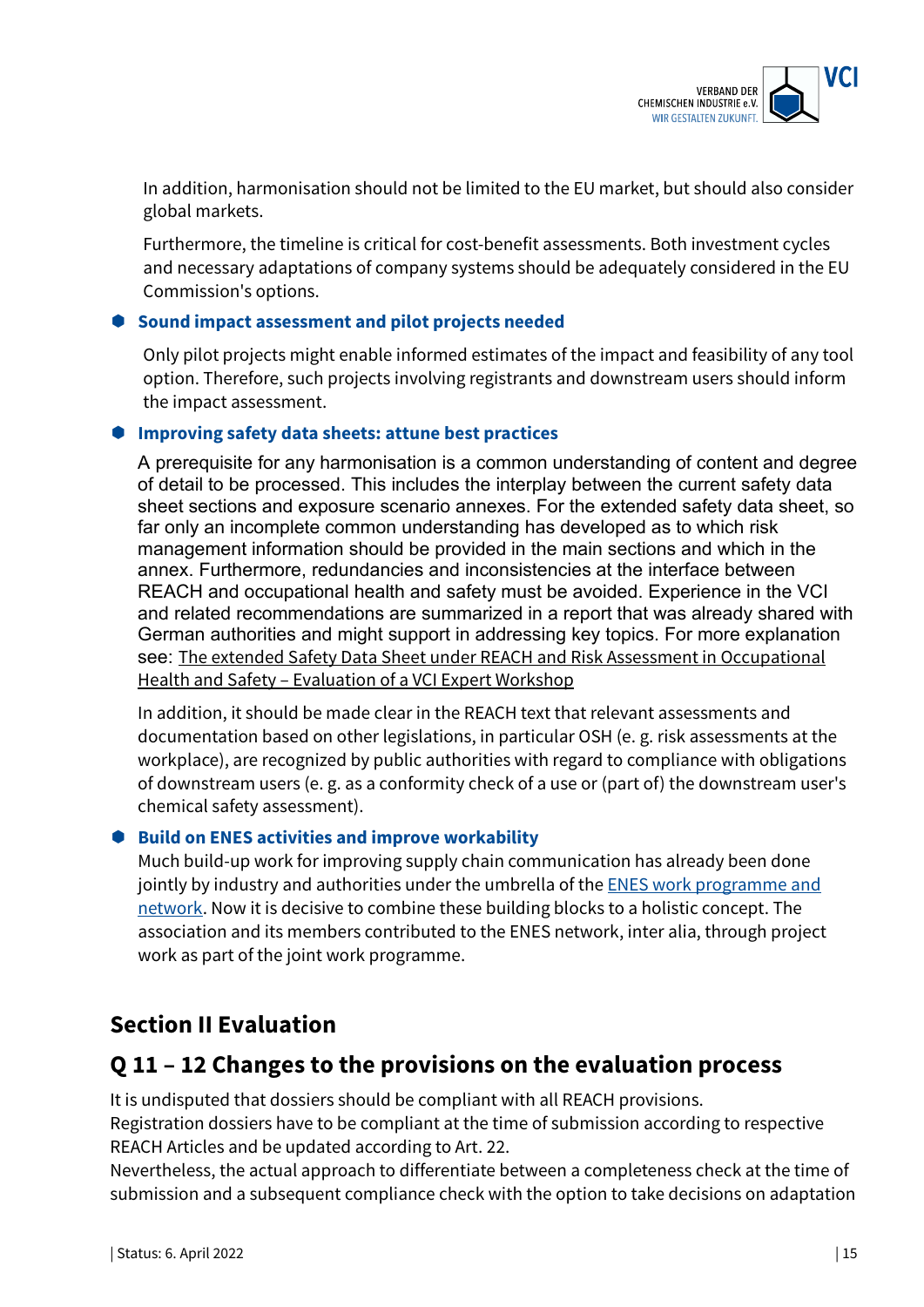

needs is reasonable. Dossiers might include thousands of pieces of information and require expert judgements. Thus, only for cases of misuse of the submission system a clear decision on non-compliance might be easily taken. For the other dossiers acknowledgment of what is already in line with requirements and the current process for resolving the remaining issues via the compliance check procedure basically is a proportionate, effective and efficient tool.

#### **Companies show responsibility and review their registration dossiers**

So far, companies have submitted comprehensive substance datasets to the European Chemicals Agency (ECHA) for around 23,000 different substances in roughly 100,000 registration dossiers under REACH, creating a database which is unique worldwide. This took place in parallel with the further shaping of regulatory requirements and regarding interpretations, methods and evaluation processes.

Following the end of the last transition period for registrations in 2018, the subsequent review of dossiers and substances goes further on as a step-by-step and continuous process. For example, the joint action plan of the EU Commission and ECHA for the evaluation of registrations is oriented to the period until 2027. In 2020, the EU Commission also issued an implementing regulation to concretize the update obligations for existing registrations.

#### **Companies participate in Cefic Dossier Improvement Action Plan**

Many chemical companies are taking part in the implementation of the Cefic action plan for the review and update of registration dossiers which runs to 2026. The latest Cefic report (published in March 2022) shows the progress made.

### **The EU Commission has already anticipated a revision of the requirements for registration dossiers and data quality by way of implementing regulations**

Implementing Regulation EU 2020/1435 on the duties of registrants to update their registrations under REACH has been in force since December 2020.

The annexes to the REACH information requirements have been amended several times in the applicable comitology procedure, including those relating to nanomaterials, and further amendments are about to be published or are being worked on. These amendments concern both clarifications of how to interpret requirements and adaptations based on new findings, e. g. to test methods.

#### **Revocation of the registration number: differentiate between intentional infringements and unintentional errors / deviating interpretations**

Already now, ECHA has the possibility to revoke registration numbers in case of persistently incomplete dossiers. If further competences are transferred to ECHA for the follow-up of evaluation decisions, it is important that a distinction is made between intentional infringements and unintentional errors / deviating interpretations.

Furthermore, suitable communication options should be established between the public authority and affected parties to ensure that any inadequacies can be remedied quickly. In the case of such a highly important decision, the company concerned must be heard and have the opportunity to lodge an appeal. In addition, the impact on supply chains should be considered.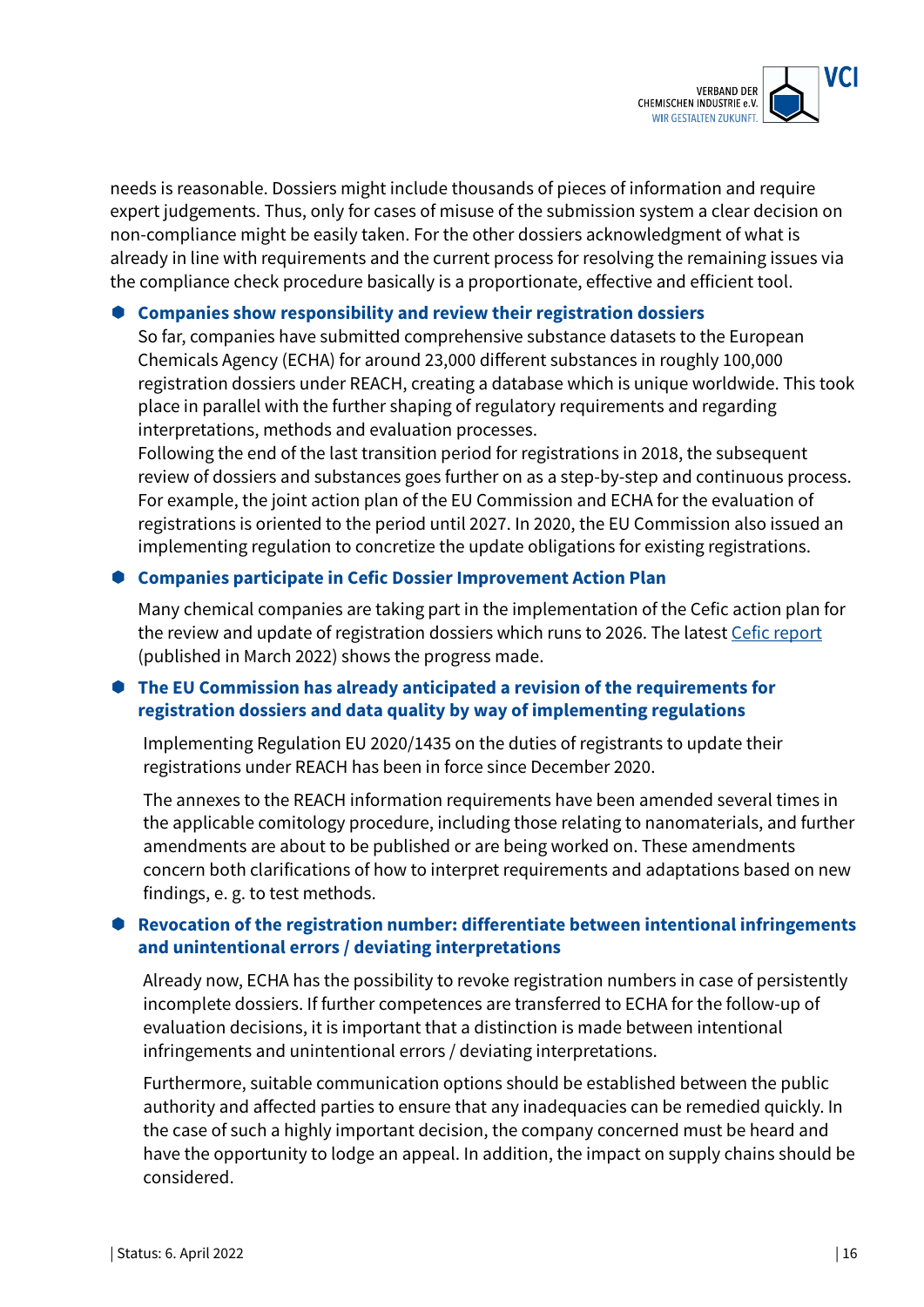

### **Responsibility for substance data lies with the companies - parallel testing commissioned by public authorities is not justified**

A cornerstone of the REACH Regulation is that the responsibility for generating substance data lies with the substance manufacturers or importers.

Particularly in the context of substance evaluation, the Commission can make justified demands for additional data from companies. Relevant testing is carried out according to the standards provided for under REACH (often international test methods) by laboratories that require additional certification for many tests. In the dossier evaluation, public authorities can check the information received and, if necessary, demand subsequent improvements or impose sanctions if non-compliance with requirements is found.

Furthergoing possibilities for public authorities to commission tests / studies for obtaining additional data are not expedient, since the knowledge about the substances is primarily available in the companies and not on the part of the authorities. Unilateral commissioning by the authorities would leave out the companies' own testing strategies. In addition, there would also be a lack of coordination with the consortia. Last but not least, regulatory study requirements in other regions of the world where the companies are active would not be taken into account. This would put at stake the planning certainty needed by companies and the appropriateness / proportionality of data requirements and is, therefore, not acceptable.

### **Waiving requires a case-specific rationale - do not replace this by predefined tick-boxes** Justifications of waiving are case-specific. Thus, any limitations to waivers being established by public authorities would unnecessarily reduce options for avoiding animal testing and application of tailor-made testing strategies by registrants.

### **Keep completeness and compliance check separate – do not change ECHA's empowerment**

Obvious cases of misuse may already now be rejected during dossier submission due to lack of completeness. Any further reaching compliance check should stay to be a separate process as this requires recognition of the overall data situation. It would be neither proportionate nor efficient to reject dossiers and disrupt manufacture/import or delay start of manufacture/import due to simple mistakes. For this, spontaneous updates as well as ECHA's compliance check decisions are more proportionate means.

# **Sound decisions require consultation and inclusion of newly available information**

Limiting of the number of decision-making cycles addressing specific information requirements: It is important to allow full consideration of data, alternative approaches and comments from companies during decision making. Otherwise, superfluous (animal) testing and unnecessary burdens might result for companies. As any submission / intervention by companies is potentially labour-intensive and only substantial data would qualify for being considered there is no real danger of overloading the system with too many cycles.

### **Clarifications related to cease-of manufacture might improve awareness on Board of Appeal decision consequences**

Clarifying requirements for registrants in case manufacturing is ceased or the registered volume changed during the evaluation procedure or in any follow-up registration according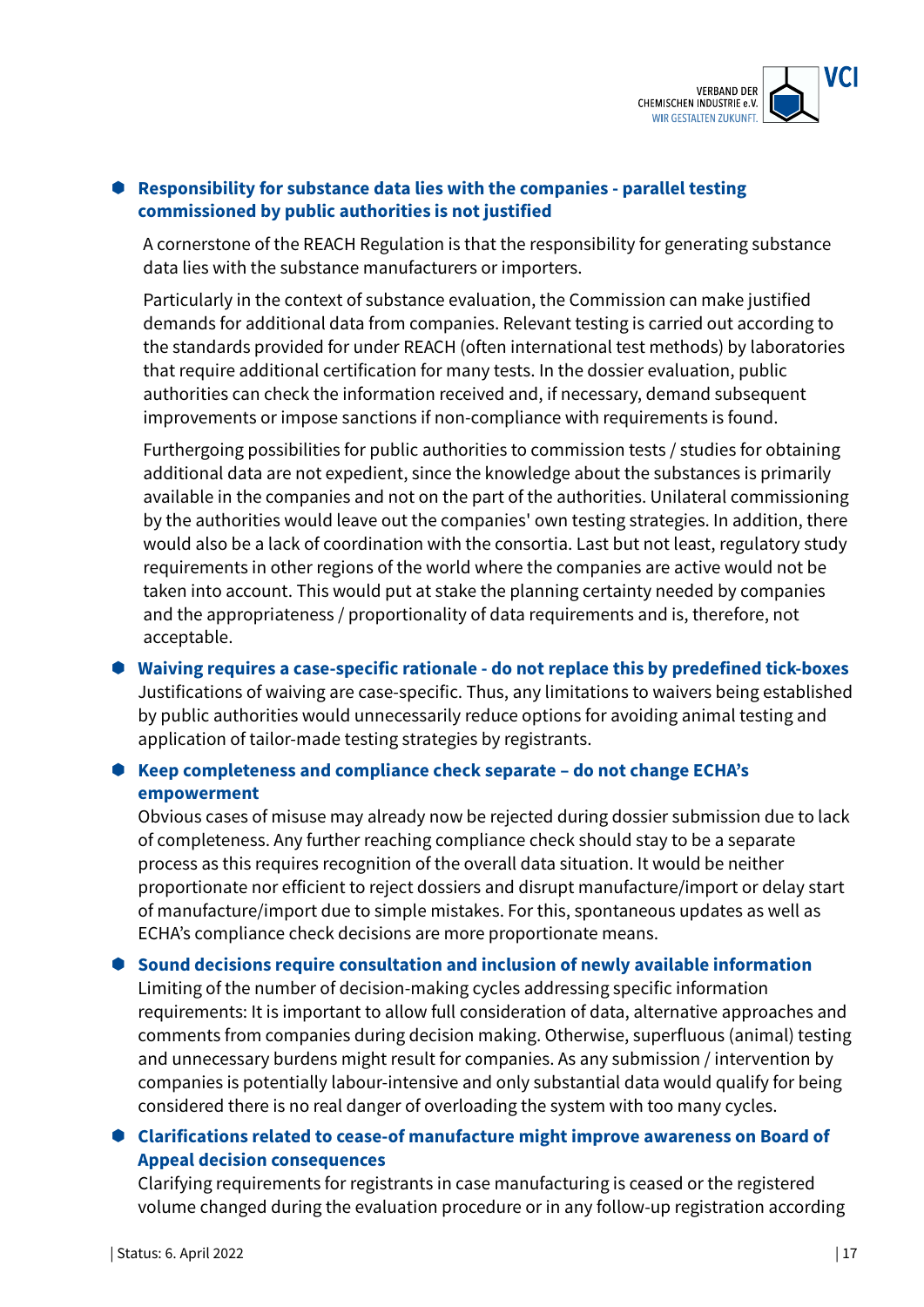

to BoA decisions 9-2020 and 6-2020 might be helpful. However, options for manufacturers to declare cease of manufacture or to adapt tonnage bands resulting in reduced duties may not be limited any further.

#### **Modifying procedural requirements requires due care**

Any modification of current processes requires due care. The impact would depend on the details of each change. Thus, no overall rating is possible. As a guiding principle for thoughts about potential modifications, velocity should not be gained at the expense of proper consultation and assessments. We would be available to discuss pros and cons of concrete well founded proposals.

### **Testing proposal process helps to avoid unnecessary, non-accepted animal and other testing**

If submission of testing proposals would be skipped, no alignment of the companies intended testing set-up with expectations of authorities would happen. Even for standard testing without column 2 adaptations there are certain decisions to be taken on the concrete test design that might in case of diverging views from companies and authorities be rejected later-on by authorities. Basically, this equally applies for non-animal as well as animal testing.

# **SECTION III AUTHORISATION AND RESTRICTION**

# **Q 13 (-13b) Application of the essential use concept specifically under REACH**

#### **Assess the aspects really decisive for the impact of any essential use concept**

The options provided do not allow a valid judgement related to essential uses and handling of the most harmful substances. Phase-out should remain a stepwise process and substitution options must take into account technical as well as economic feasibility. Simplicity, and velocity are no sound criteria for decisions on banning uses as the decisive question is whether the use of the substance would cause an unacceptable risk. Wrong / unsubstantiated decisions remain wrong, even if they would be fast, predictable und simple. Moreover, the ordinary restriction procedure already allows for effective bans in case this is scientifically justified.

### **Bring the concept of essential use in such a shape that it facilitates decisions on exemptions in the restriction procedure**

Currently, there are many questions how decisions about what is essential should be made and by whom. How can such an approach be integrated into existing chemicals legislation, in particular REACH processes, in a practicable way and without contradicting EU law and WTO requirements?

We support an "essential use" approach that is based on scientific risk assessment, in line with the application principles of the precautionary principle and underpinned by workable criteria. Here, safe uses must not be categorically excluded.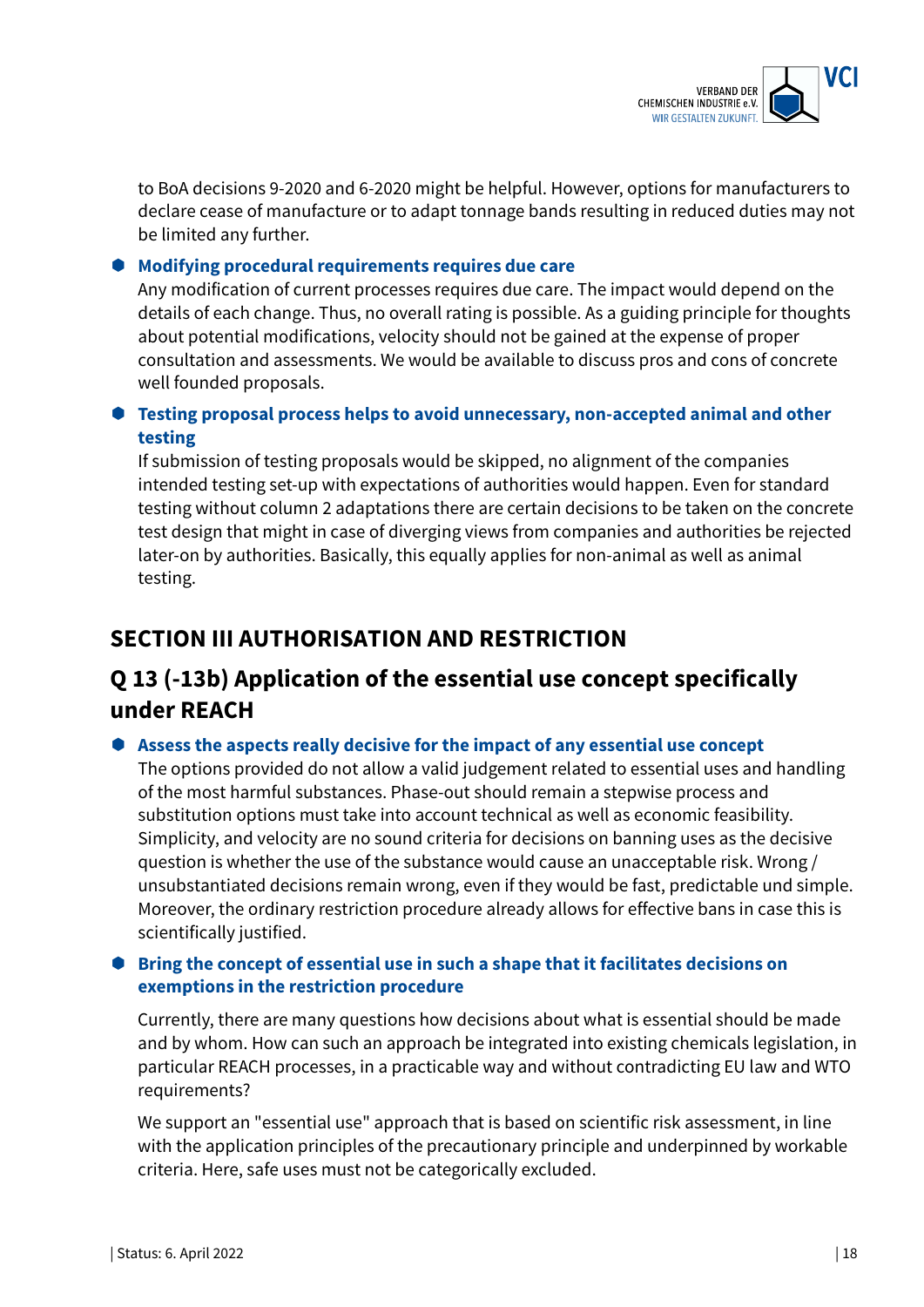

Any definition of essentiality should consider the much broader application range and not be narrow, as what might fit for the Montreal protocol's implementation is not fit for REACH purposes. Whereas health, safety and an intact environment might basically easily be agreed to be essential in Europe, views are expected to be much more diverse with regard to products supporting Green Deal goals and the modern way of life.

The evaluation of essential conditions could be included at the end of existing REACH procedures, e.g., the restriction of unacceptable risks or the authorisation procedure, in order to consider an exemption in a restriction proposal or to facilitate the decision to grant an authorisation for such a use. Since it is a societal decision and not a chemical law decision, what would be essential, a new committee could be set up for this purpose with the participation of representatives of various societal groups, including industry.

However, as unsafe uses might already be banned today, we do not see any real environmental, health, socio-economic or economic benefits.

The key question to be answered by the impact assessment remains whether the concept would allow efficiency gains while keeping proportionality. Furthermore, the demonstration of essentiality would very likely be of such high complexity that it would eat up any efficiency gains of the GRA or even worse add an additional burden on industry and authorities.

# **Q 13c - d Reform of the authorisation and restriction procedure**

### **Keep the authorisation procedure, bring the scope of application into focus and simplify the process**

- As the Commission indicated to make use of different sub-options of the main options 1 to 3, in their later-on preferred option, we do not discuss the impact of the overall options 1 to 3 but of their decisive aspects and the set-up of relevant sub-options.
- Basically, the authorisation procedure should be maintained for industrial, professional and consumer uses where this procedure is more suitable than other REACH or Non-REACH processes for avoiding negative ecological and economic impacts. The scope should be focused to cases where non-REACH measures (e.g. OSH) or the restriction procedure are less suitable than an authorisation.

It should - at least for industrial and professional uses - never be replaced by the generic restriction procedure. Clarification, simplifications and such focussing on cases where no other measures would be equally suitable, would reduce burdens – even if efforts for an application for authorisation stay to be high - and basically provide legal certainty. As conditions of use are designed and granted case specific, also human health and environment profit from this approach.

- Compared to restrictions only the authorisation procedure balances substitution pressure and the right of companies to continue uses adequately controlled if no suitable alternative is available for the company in a reasonably transparent process.
- A merger of restriction and authorisation, and especially one where authorisation would be limited to essential uses under the generic restriction according to Art. 68 (2), would have a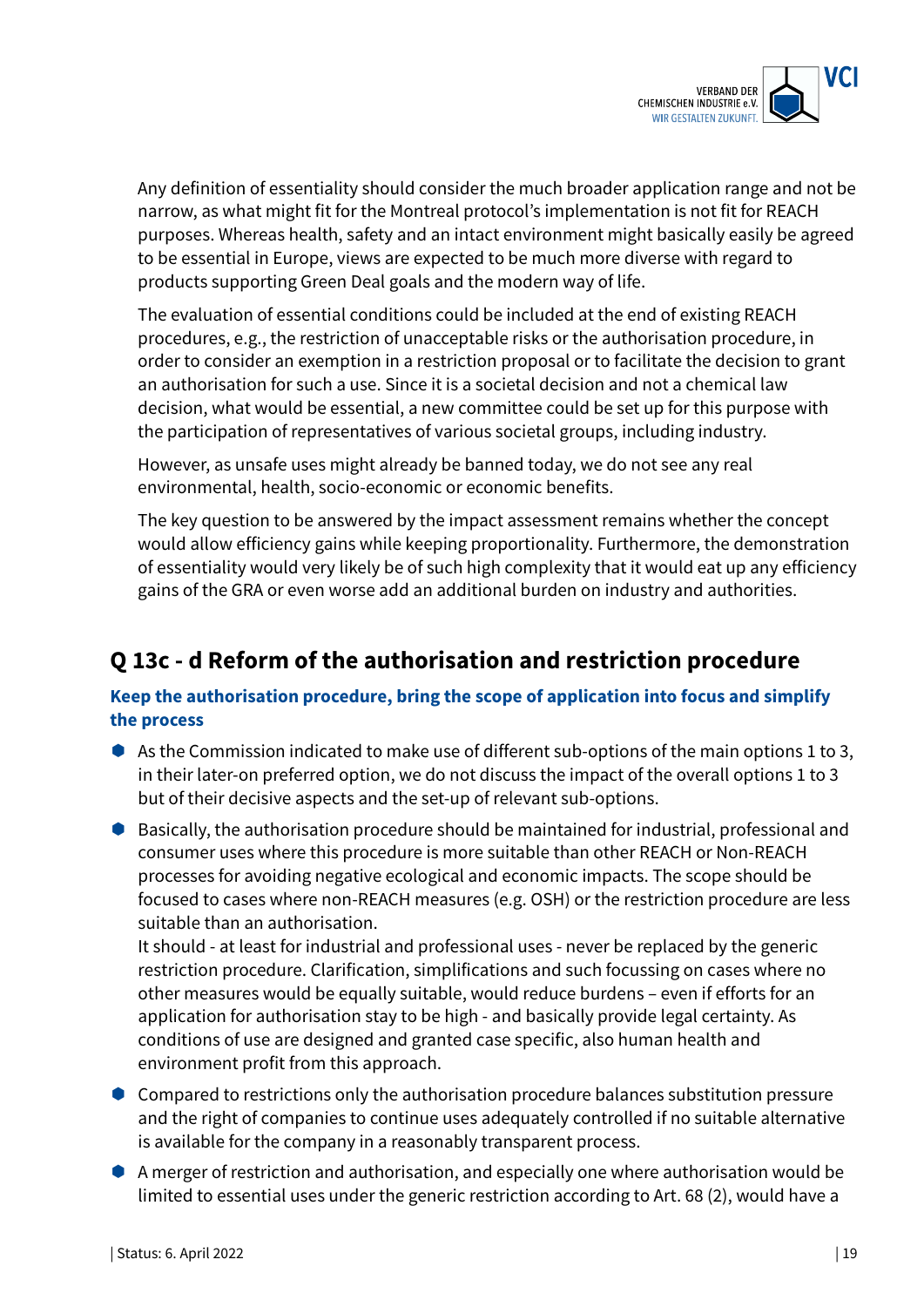

strong negative impact on legal certainty, innovation and research, competitiveness, transparency and would add administrative burdens, due to the essential use assessment as an additional step and potential banning of safe uses. Additionally, the merger of the two processes as it has been outlined by the EU Commission would very likely result in increased complexity of the overall process.

- Non-REACH options should be given equal rights compared to REACH measures when assessing regulatory needs. This applies for judgements on what is already sufficiently addressed as well as for how to address additional regulatory needs. We request to consider this point in any of the options assessed to reform the authorisation and restriction scheme.
- $\bullet$  In addition to options explicitly mentioned in the questionnaire we would like to address other aspects of potential regulatory options mentioned in the introduction.
	- For further developing ECHA's regulatory screening approach, the current candidate list for authorisation is intended to be transferred into a priorisation tool. Experiences with calls for evidence and other means for collecting data relevant to confirm potential concerns and regulatory needs as well as to allow differentiation between uses in this regard show that case specific data on use and exposure support tailor-made decision making. However, it would be too early in the process and too inefficient to collect such data already in registrations or for a broader number of substances or from all downstream users on a regular basis.

For authorities as well as for companies an option to collect available data on use patterns for a limited number of substances with a limited set of basic data (fields) and, if relevant, additional case-specific questions constitute smarter options and should thus be considered in the Commission' s impact assessment.

 Options for collecting relevant data on uses and exposure should pay specific attention on balancing workload and addresses of potential notification requirements with absolute needs for focused decision making on regulatory needs. This means: limit the number of candidate substances identified / affected, narrow down for which uses additional information on use and exposure should be provided, check upfront whether uses are covered already under other legislation (e.g. OSH, IED/BREF), foresee a deselection mechanism for the candidate list, usually limit reporting to one cycle and limit the number of cycles if repeated reporting is well justified.

#### **Examine all options for simplifying the procedure with an open mind to the outcome**

In order to limit the burden of authorisation and restriction procedures under REACH, all realistic possibilities for simplifying procedures should be used to the full - without limitations of scientific justifications, risk assessments and consultations. This includes appropriate timeframes for reviewing authorisations as well as exemptions for substances already regulated via other EU regulations and for applications with negligible exposure. However, with regard to potential procedural changes it is crucial to maintain at least the current consultations (e.g., of Stakeholders, Member State Committee) and exemptions (e.g., Art. 58 (2)). Also reviews of authorisations should be subject to the same rules as initial applications.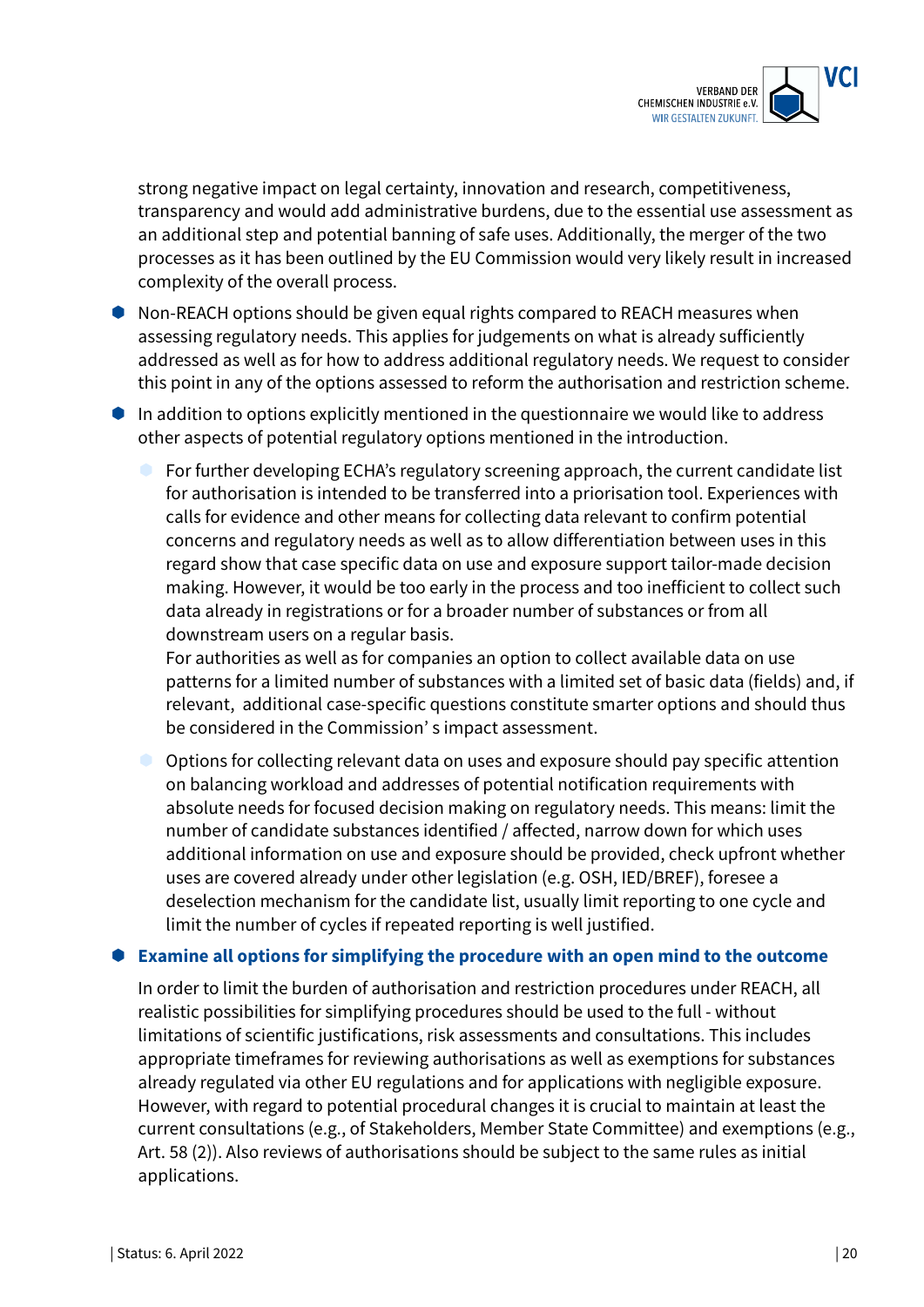

#### **Specific solutions for small quantities required**

Insofar as the authorisation procedure is to be maintained overall and also for small quantities, in particular, the procedure for small quantities (e.g., 100 kg/year) must be simplified. The same applies for processing agents.

#### **Improve workability for SMEs**

Furthermore, it should be examined how the efficiency, transparency, proportionality and workability of the regular restriction procedure under Article 69 can be improved, particularly for medium-sized enterprises.

#### **Coordinate export regulations internationally**

A point not addressed in the questionnaire is restrictions on exports. Export restrictions for products manufactured in Europe should generally not be imposed unilaterally but based on internationally coordinated and harmonised requirements. At present, the prerequisite safety is ensured by existing requirements to the manufacture of chemicals in the EU in combination with the EU Regulation on Prior Informed Consent (PIC Regulation). If necessary, it should therefore be examined not under REACH but under the leadership of international institutions whether there is a need to adapt international rules.

# **Q 14 (- 14 b) GRA**

## **The regular restriction procedure for risk management better meets the precautionary principle than a generic approach**

The regular restriction procedure allows for balanced risk management and consultations. Therefore, it should not be largely replaced by the so-called generic approach without prior consultation and risk assessment. Moreover, it must be taken into account that professional uses take place in different conditions than consumer uses.

#### **Generic approach to risk management: Consider exposure and risk, keep up the scientific risk assessment as core element for chemicals management**

The primarily hazard-based "generic approach to risk management" proposed in the Chemicals Strategy must be designed taking into account benefits, risks and safe conditions of use.

Decisive for the protection of consumers is the safe use of a substance and not exclusively its intrinsic substance properties. It is also important that the procedure is transparent and includes appropriate opportunities for involvement of the companies and industries concerned.

With an option that provides for a hazard-based approach for bans and restrictions, it is not sufficient to assess only the impacts in the REACH context; it is also essential that impacts of an indirect nature, in supply chains and other jurisdictions, are assessed too.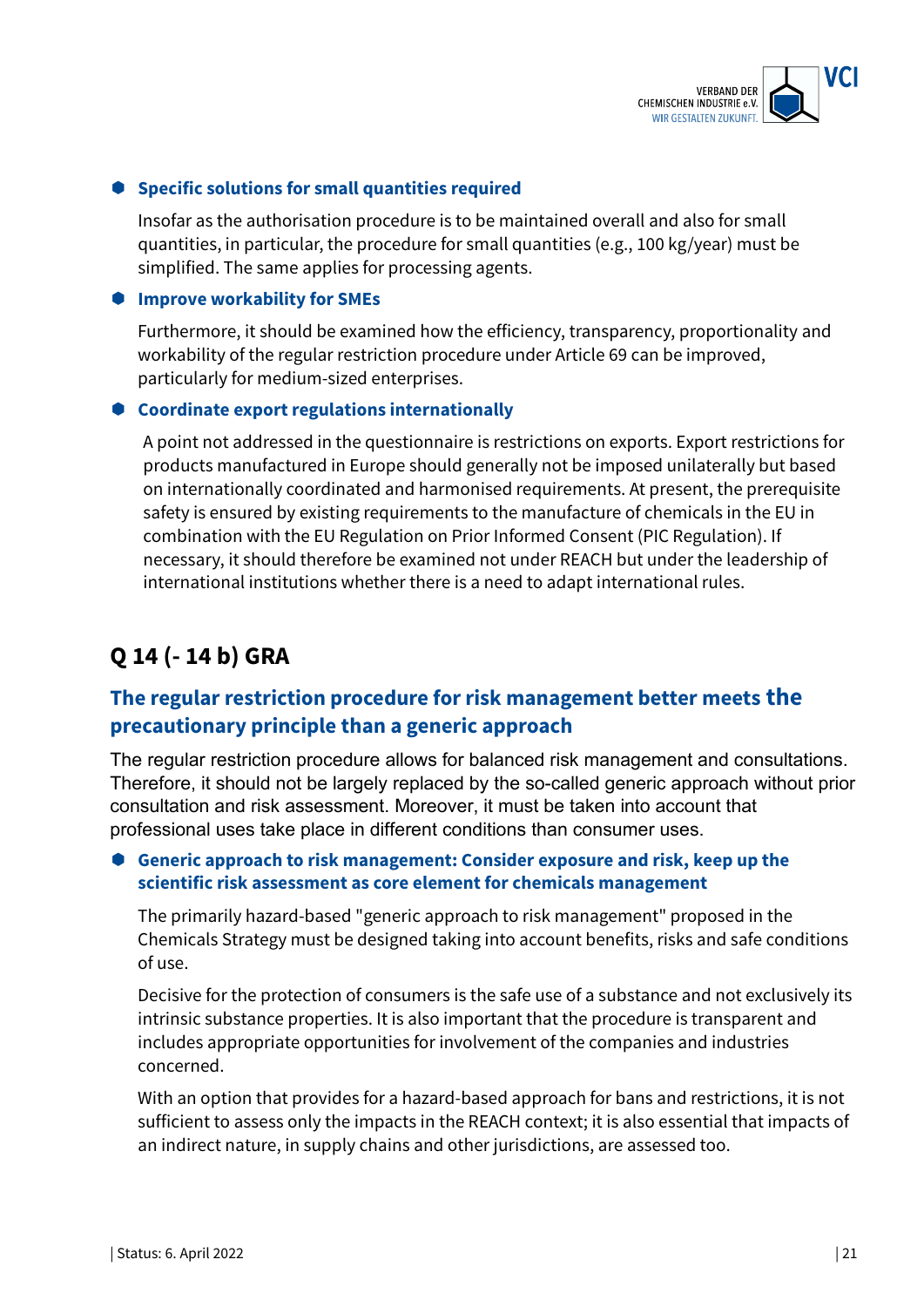

#### **Professional uses are not consumer uses and, therefore, must not be regulated as such**

The term "professional use" is used for professional activities that do not take place at an industrial site. However, the use conditions can be similar or even identical to those in the industrial sector. Professional users, compared to consumers, have specific qualifications and possibilities to limit risks during their respective activities (e. g. through occupational health and safety measures).

Companies with business models relying on professional uses, are responsible that such uses are performed in line with conditions of use identified in registrations and communicated in the supply chains as identified safe uses. Equally relevant information from safety data sheets of mixtures has to be considered.

We do not object that in enforcement projects some issues have been identified. However, where current legislation is not observed yet, training and enforcement is the more sustainable approach compared to bans that would also equally target those working in line with obligations and those with deficiencies. This applies across uses, different member states and sectors of use.

If necessary, use conditions and risk management measures can be selectively restricted in a regular restriction procedure within the existing legal framework (REACH). Because of the situation described, it is neither necessary nor appropriate to equal professional use with use by private end users.

#### **Restrictions must be proportionate - the generic approach lacks important aspects**

The generic approach to risk management proposed in the Chemicals Strategy, with a ban on the use of particularly hazardous substances in the consumer sector or in open uses in the environment, must leave room for consideration of benefits, risks and possible safe use conditions. It is also important to establish transparent procedures with appropriate opportunities for involvement of the companies and industries concerned.

Measures that are assessed as proportionate for the avoidance of the greatest risks must not be adopted for lesser risks without examination. It is explicitly stated that "Nondiscrimination means that comparable situations should not be treated differently, and that different situations should not be treated in the same way, unless there are objective grounds for doing so." (cf. Guidelines for applying the precautionary principle).

For example, pure organ toxicity has a different quality than CMR effects. PBT substances cannot be compared with substances that only meet the P or the PB criteria.

#### **Protection against particularly harmful chemicals can be achieved on the basis of existing regulation**

Adaptations should include an examination of different options in the possibilities for the design of relevant provisions and of the respective impacts – especially in the supply chains. These options should be discussed in an open-ended dialogue with all stakeholders.

For the restriction of PBT substances and substances with other hazard properties (such as immunotoxicity, neurotoxicity, organ toxicity, respiratory sensitisation), the regular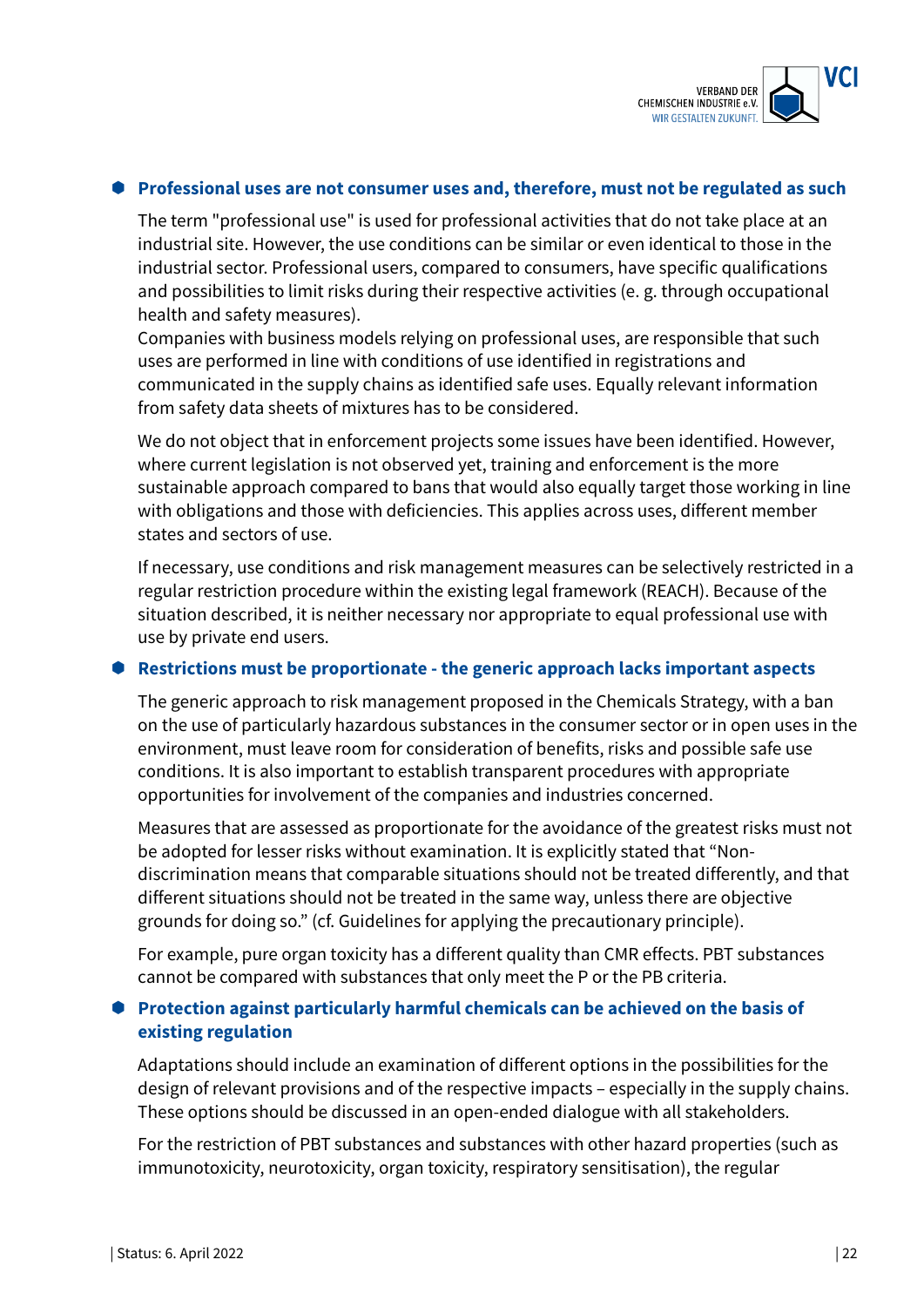

restriction procedure should apply as a matter of principle. Such substances must not be restricted without risk assessment and sufficient consultation with the parties concerned.

### **Simplify the restriction procedure – but not to the detriment of due care, risk assessment and proportionality**

In risk management decisions, due care must take precedence over speed.

The proven concept of scientific risk assessment must remain the central element for the application of the precautionary principle and for decisions in chemicals management.

A transparent and comprehensible procedure is needed that is suitable for identifying the best risk management option and provides for sufficient stakeholder involvement.

#### **Transparency in the procedure and involvement of companies**

It is also important that the companies concerned are closely involved in all procedural steps and that appropriate consultations are provided for. In addition, submitted information must be given sufficient consideration.

For public authorities and companies concerned, it must always be transparent in all assessment activities which substance is being processed when by whom and with what intention. Direct contact persons are needed too.

All agency decisions affecting the registrant must be appealable.

### **Existing SVHC criteria already allow the identification of endocrine disruptors and other substances of similar concern as SVHC**

Alongside the substance properties concretely named in the REACH Regulation, also all substances with similar serious effects on the environment or human health can be identified as SVHC (REACH Article 57 f). Several substances with endocrine disrupting or sensitising properties have already been identified as SVHC. Also, immuno- and neurotoxic substances may already now be identified as SVHC either according Art. 57 a-c or f).

However, persistence and mobility or combinations of these parameters are not hazard properties and do not justify an adding of potential SVHC criteria. Should persistent or mobile substances qualify for SVHC identification in individual cases due to other serious properties (e. g. additional toxicity) their identification can be made within the existing legal framework.

#### **Group approach could contribute to an efficient procedure and fair decision-making**

Group approaches in regulation are supported, provided that no substances or uses are restricted without specific prior evidence of unacceptable risk and without grouping being substantiated by scientific data. Individual group members must be named, including appropriate identifiers. Here, completeness and quality of Annex XV dossiers, sound risk assessments and consultations as well as appropriate consideration of socio-economic aspects must be further prerequisites for proportionate regulatory decisions.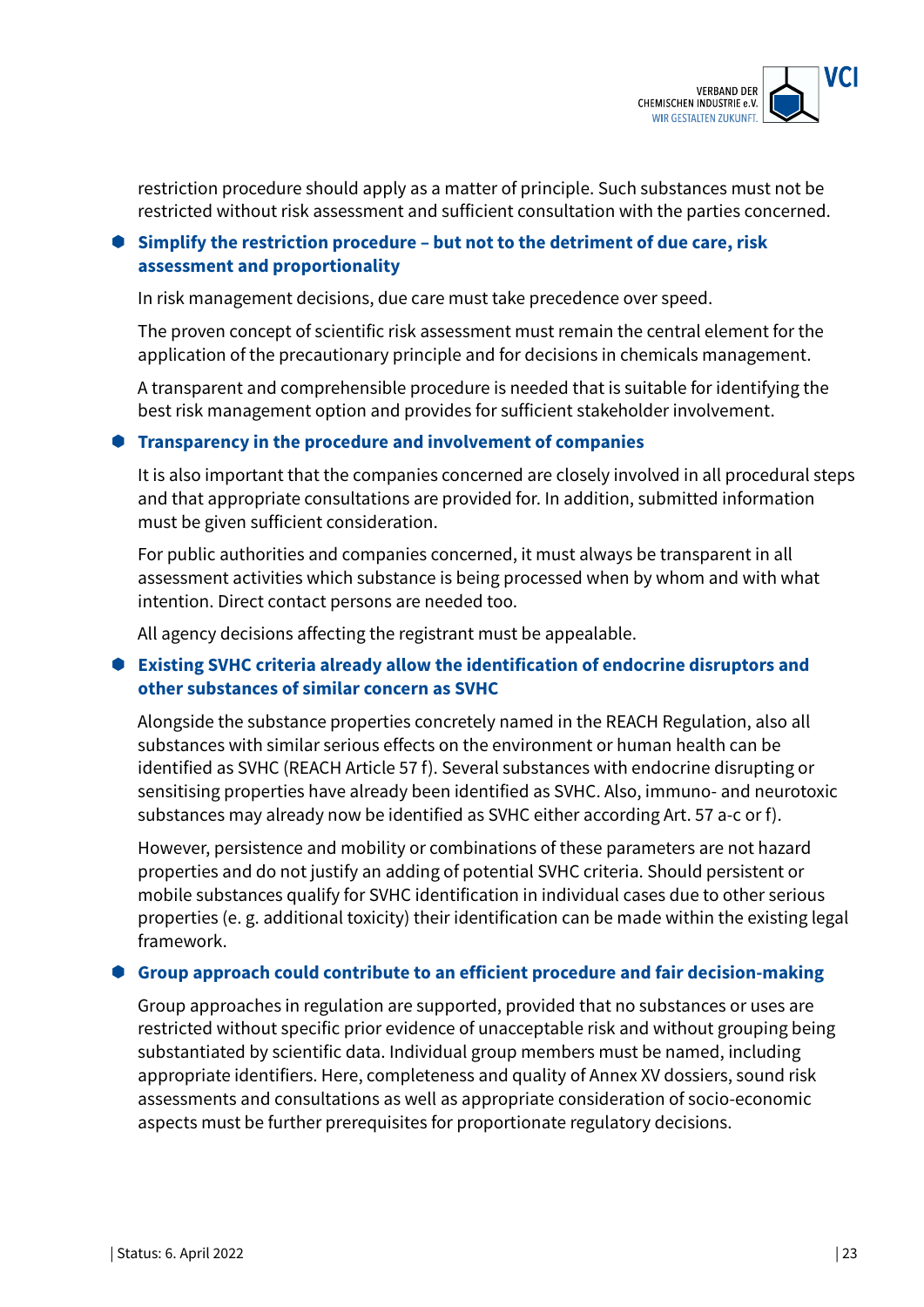

# **SECTION IV ENFORCEMENT**

# **Q 14(c – l) Revision of requirements for checks and enforcement**

# **Ensure level playing field by EU-wide, harmonised enforcement that gives equal consideration to all actors**

Already now, the REACH Regulation provides a framework for suitable sanctions, inter alia, in conjunction with national legislation. In the interest of a level playing field in competition, the chemical industry welcomes better controls on imports, particularly E-Commerce imports, as well as a zero-tolerance policy for infringements. The following views should be considered or reconciled, respectively, in the concrete design of rules:

### **Enforcement authorities across the EU should enforce the chemicals legislation in a uniform manner**

Fair enforcement must give equal consideration to manufacturers, traders, downstream users, importers and only representatives throughout the whole supply chain until private end consumer level. Otherwise, European companies will be at a competitive disadvantage vis-à-vis their non-EU competitors and within the EU. Appropriate qualifications of enforcement authorities, the provision of suitable analytical methods, the involvement of customs authorities in controls and further harmonisation efforts in inspections within EUwide projects should make an important contribution to the purpose mentioned above.

### **Control instruments and inspections must be designed to ensure the swift movement of goods upon import**

In case of suspicion by customs inspectors in B2B transactions, the chemical industry believes that the most efficient strategy for customs authorities is to alert national enforcement agents of a possible non-compliance and have them investigate once the shipment has reached its destination rather than blocking imports at the border. This would shift the burden of checking conformity with REACH for imported products onto a team of specialised local inspectors who will be more familiar with the complexities of REACH than the recipient of the goods. In principle, checks should be carried out downstream of import processing by the competent enforcement authority.

The issue of "E-Commerce imports", especially for B2C, must also be given greater consideration in term of enforcement. For instance, a priori controls could be conducted in the warehouses, and distribution / sorting centres of couriers like service providers handling ecommerce-sales to EU consumers. For the purpose of targeted controls special criteria need to be designed. In this context, VCI agrees with the suggested solutions to address problems with checking online purchases (internet trade) and small parcels under Option 14l and favours their further development and implementation.

### **Enable a differentiation between intentional infringements and unintentional errors / deviating interpretations as well as communication**

ECHA already has the possibility to revoke registration numbers in case of persistently incomplete dossiers. If further competences are to be transferred to ECHA for the follow-up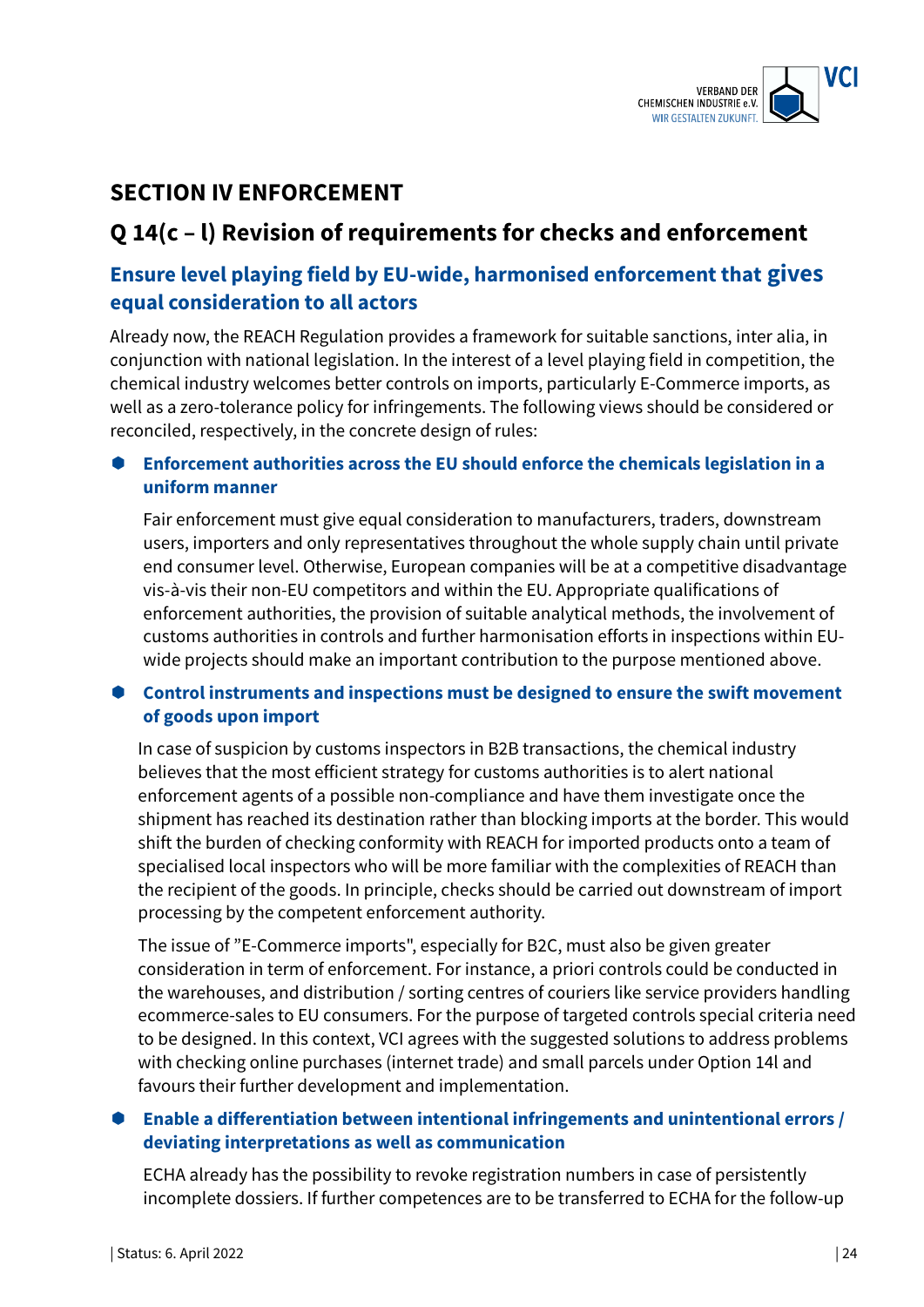

of evaluation decisions, it is important that a distinction is made between intentional infringements and unintentional errors / deviating interpretations.

Furthermore, appropriate communication channels between the public authority and stakeholders should be established, which give the possibility to remedy inadequacies quickly. A right to be heard is required in the procedure.

### **Strengthen cooperation between customs and REACH enforcement agencies within the EU**

There is a need for enhanced cooperation to improve data exchange between customs and REACH enforcement agencies and to ensure all Member States have the same means to release the goods at their borders. However, one of the key concerns of manufacturers of chemical products is the protection of confidential business information (CBI).

There should not be additional procedures at the borders that will negatively impact the flow of legitimate and compliant / registered goods. The chemical industry welcomes the solutions tabled to introduce REACH-related parameters in the customs risk assessment to achieve a uniform risk assessment approach throughout Member States and the aim to provide support to customs authorities in Member States, e.g. training and suitable equipment (options 14j and 14k). We consider the further development of the European Customs Inventory of Chemical Substances (ECICS) database to show the link between CUS number and REACH requirements as a possible path forward, albeit CAS numbers are more commonly used in chemical industry and international chemical trade.

#### **Ensuring knowledge regarding REACH requirements upon importation**

VCI notes that limited knowledge about REACH is indeed a daily challenge for a compliant importation and placement of goods produced in third countries. Without doubt, it would be fruitful to make more information publicly available by sharing (non-sensitive) information on REACH online and by publishing newsletters with relevant information for importers and end-users. Such solutions would provide equal access to information across the value chain until consumer level.

To ensure proper knowledge on REACH among importers or their representatives it is essential to organise regular awareness raising and training sessions. Hereby, customs authorities, enforcement agencies and associations could collaborate and join efforts to achieve this common goal. Such measures will certainly have positive effects, especially if there are synergies with already existing formats. The same applies for an inter-institutional platform if industry is involved.

### **Placing effective and balanced measures to address the risks of non-compliance at the border**

The chemical Industry in Germany attaches great importance to a compliant behaviour in everyday business. Thus, VCI is seriously concerned about some of the suggested measures which, in our experience, could turn out to be inadequate and burdensome throughout customs procedures and the release into free circulation. For example, the introduction of a mandatory submission of chemical analysis certificates, safety data sheets (SDSs) and new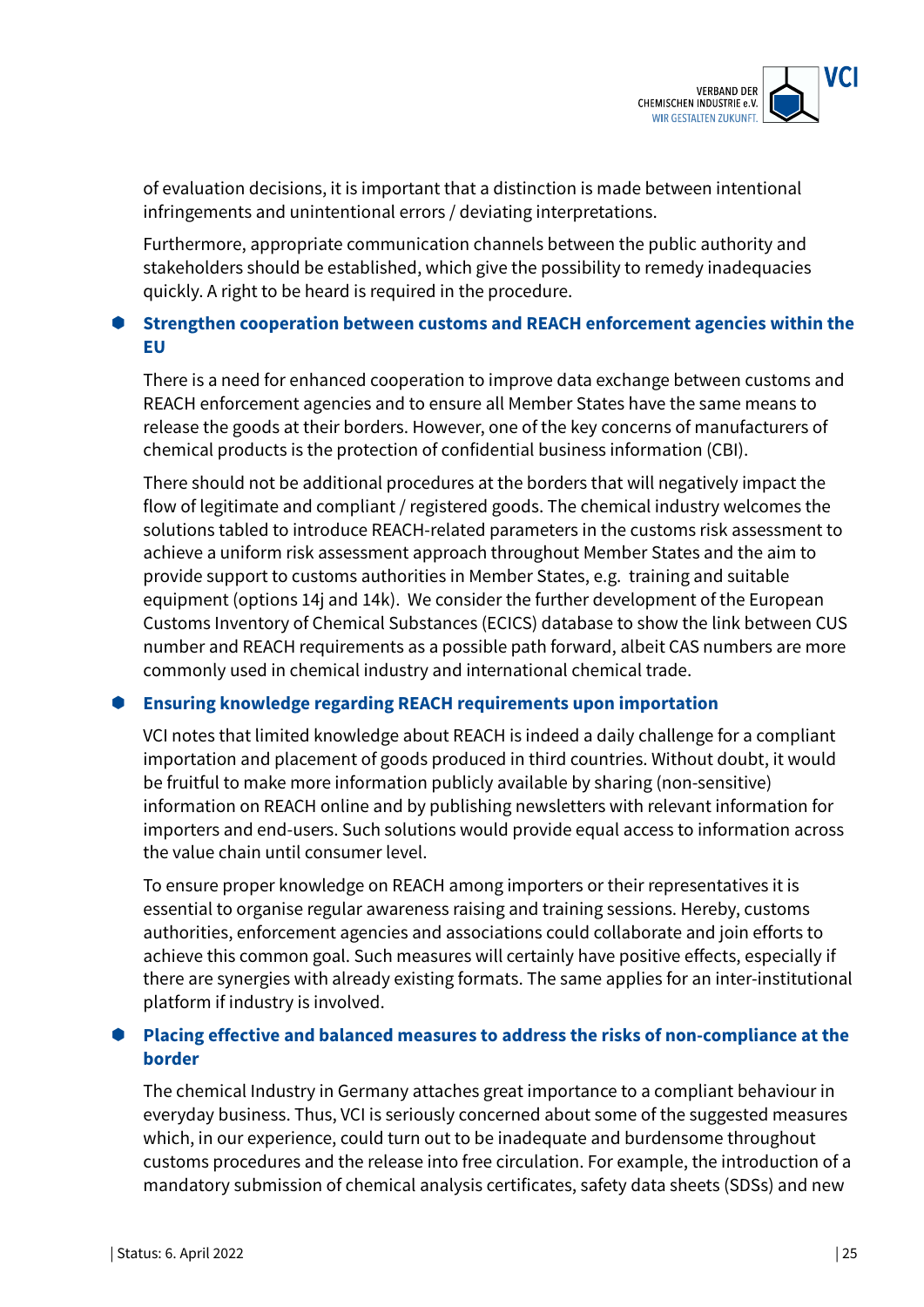

"standard information sheets" from third country producers upon importation will generate additional administrative costs for shipments into the EU and will require substantial changes of IT systems within companies and customs authorities, not least because a single shipment may contain several different REACH-related goods. In principle, VCI stands against attempts to introduce cumbersome and bureaucratic requirements into the importation procedure and strongly calls Member States and the European Commission to conduct proper cost-benefit assessments of options 14f (3; 4), 14g (2; 4), 14h (2; 3; 4) before taking any final decisions. For example, although it has been already demonstrated (e.g.**REF-8 project report**) that articles sold online have a high non-compliance rate, a mandatory requirement to submit SDSs would not tackle this issue due to the fact that SDSs are provided according to REACH only for substances and mixtures sold to industrial or professional users but not for articles or goods sold to consumers.

Furthermore, it is questionable whether embedding REACH in the AEO solution would have any added value to avoid non-compliance. Companies that have been granted an AEO authorisation are considered trusted economic operators which have already demonstrated that reliable internal compliance processes are in place and work efficiently. Moreover, importers that have not subjected themselves under such a strict regime should be the main target of a potential measure encouraging companies to reflect on REACH.

The German chemical industry emphasizes the need for practical measures that allow automated mass-processing of customs formalities mirroring the reality of industrial production whilst ensuring that unjustified blockage and delays of goods at the border are avoided (unless there is justified concern for public health or environment). Currently, however, the introduction of additional codes and the ongoing integration of REACH into the TARIC database goes the opposite direction since it adds complexity to the procedure by obliging the importer to conduct in-depth case-by-case assessments upon importation. We recognize that the involvement of customs authorities is necessary to be able to detect possible fraudulent cases of REACH imports and we take this issue seriously. For that reason, VCI advocates for an efficient and effective approach where the importer certifies by declaration, based on a unique REACH-related TARIC-and EU-wide applicable code, that the shipment conforms to the REACH regulation. This solution could be quickly implemented without major burdens for all goods in the combined nomenclature, irrespective of their status as substances, mixtures or articles under REACH, and at the same time it would raise awareness among importers about REACH requirements.

In order to avoid inconsistency and confusion among shippers and importers, genuine harmonisation among EU countries with regard to the customs involvement is crucial, in both scope and procedures. VCI opposes national measures as, for example, national codes that could potentially undermine a level playing field within the EU.

Last but not least, in our opinion the mandatory inclusion of the REACH registration numbers or CUS numbers in the customs declaration is not a feasible option and does not necessarily ensure compliance with REACH. In addition, some products might not even have such identifiers at the time of import for entirely valid reasons or may never have such an